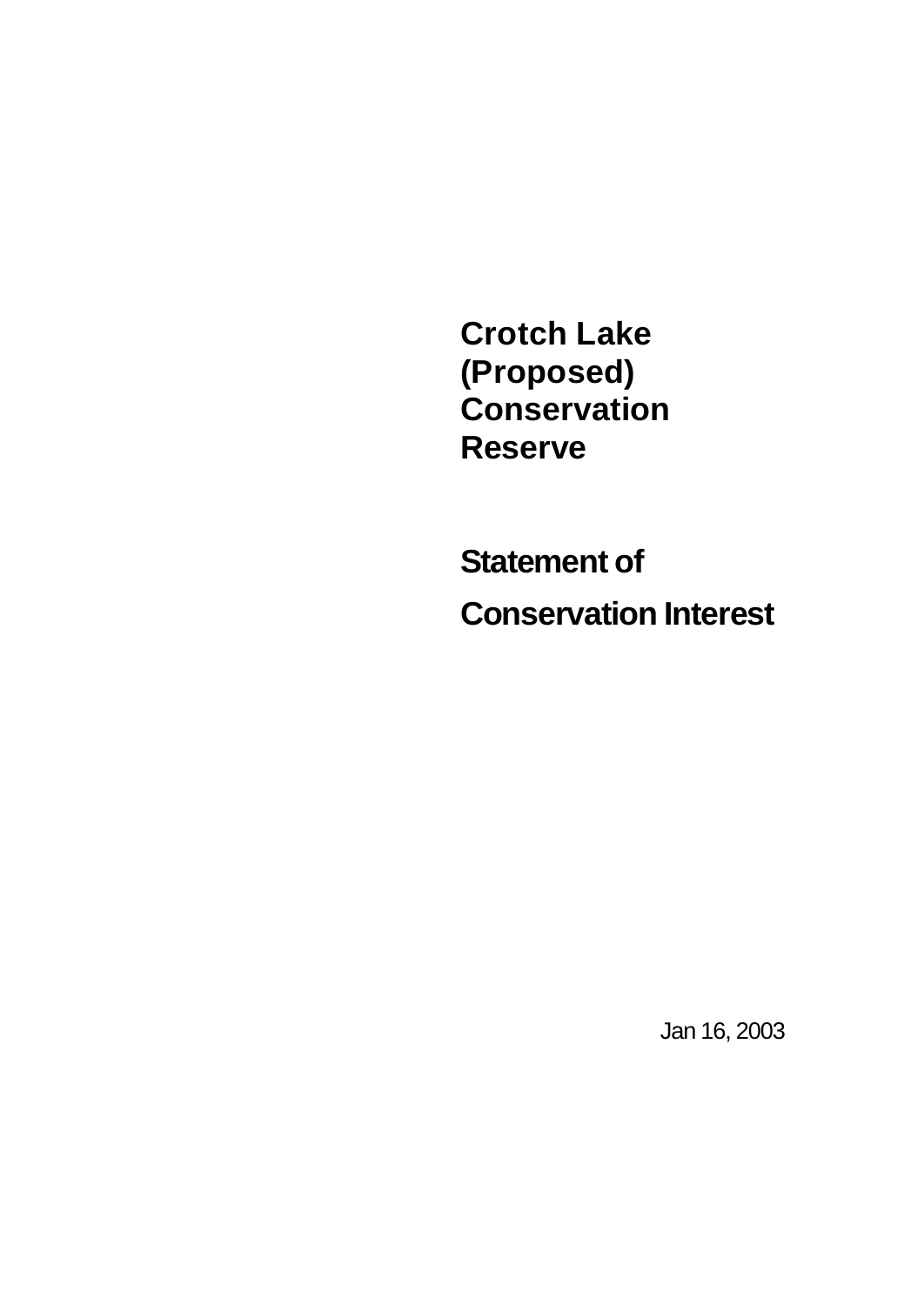# **Approval Statement**

We are pleased to approve this Statement of Conservation Interest (SCI) for the proposed Crotch Lake Conservation Reserve. It is one of 378 new protected areas approved through *Ontario's Living Legacy*, a land use strategy aimed, in part, at completing Ontario's system of parks and protected areas.

The proposed Crotch Lake Conservation Reserve is 374 hectares and is located in the geographic Township of Palmerston. It consists of two Crown land parcels near the area locally know as 'The Narrows'. There are also several islands included in the site.

The proposed Crotch Lake Conservation Reserve is a stand of relatively undisturbed medium aged to mature conifer forest on a dry rocky portion of the northern shoreline of Crotch Lake in Site District 5E-11. The proposed reserve was first identified as unique when it was described by Brunton (1990) as a regionally significant Area of Natural and Scientific Interest (ANSI) due to the provincially significant upland conifer forest which is located on the silty to gravelly till, rather than on granite which is more common. During the Ministry's Lands for Life land use planning and public consultation process the forest was considered to be a provincially significant conifer forest.

This proposed conservation reserve is situated within an area of eastern Ontario encompassed by the land claim by the Algonquin Nation. The Ministry of Natural Resources and the Algonquin Nation are developing a protocol to guide discussions on a number of land use matters, including implementation of *Ontario's Living Legacy Land Use Strategy*.

The Crotch Lake site has unique values that would benefit from protection at this time. The values at this site may be expanded in the future with the identification of other unique values through the protocol consultation process with the Algonquins. This SCI will protect the values of this site during the consultation process.

This Statement of Conservation Interest provides guidance for the management of the proposed Crotch Lake Conservation Reserve and provides the basis for the ongoing monitoring of activities. More detailed direction is not anticipated at this time.

The proposed Crotch Lake Conservation Reserve would be managed under the jurisdiction of the Mazinaw Area Supervisor, Bancroft District, Ministry of Natural Resources.

Approved by: Doug Unsworth A/District Manager Bancroft District

**Date** 

Approved by: Ron Running Regional Director Southcentral Region **Date**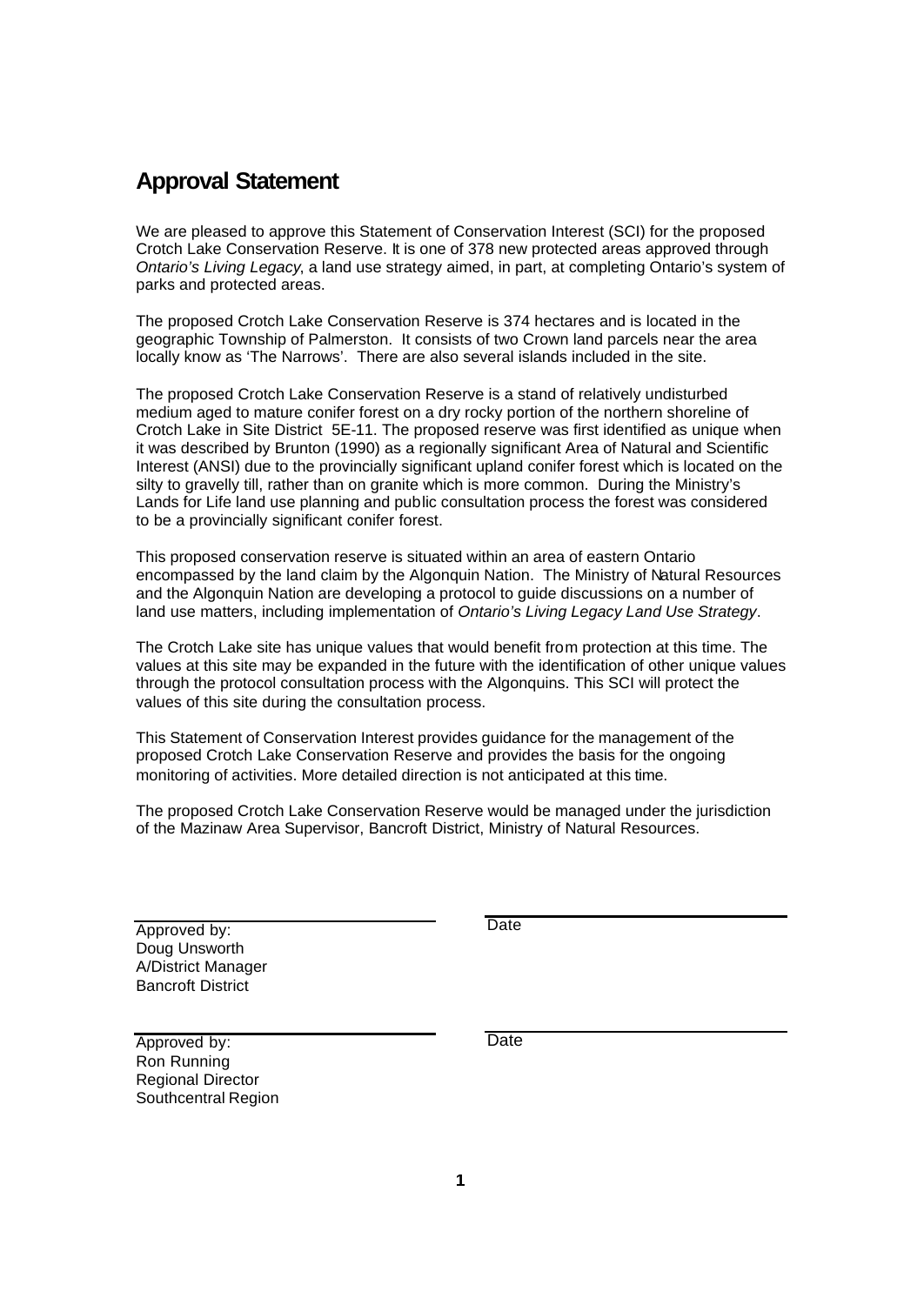# **Table of Contents**

| Figure 1   |                                                                                     |  |  |  |
|------------|-------------------------------------------------------------------------------------|--|--|--|
| 1.0        |                                                                                     |  |  |  |
|            |                                                                                     |  |  |  |
|            |                                                                                     |  |  |  |
|            |                                                                                     |  |  |  |
| 2.0        |                                                                                     |  |  |  |
|            |                                                                                     |  |  |  |
|            |                                                                                     |  |  |  |
|            |                                                                                     |  |  |  |
| 3.0        |                                                                                     |  |  |  |
|            |                                                                                     |  |  |  |
|            |                                                                                     |  |  |  |
|            |                                                                                     |  |  |  |
|            |                                                                                     |  |  |  |
|            |                                                                                     |  |  |  |
|            |                                                                                     |  |  |  |
|            |                                                                                     |  |  |  |
|            |                                                                                     |  |  |  |
|            |                                                                                     |  |  |  |
|            |                                                                                     |  |  |  |
| 4.0        |                                                                                     |  |  |  |
| 5.0        |                                                                                     |  |  |  |
|            |                                                                                     |  |  |  |
| Appendix 1 | Procedural Guideline B - Land Uses - Test of Compatibility (PL Procedure 3.03.05)22 |  |  |  |
| Appendix 2 | Procedural Guideline C - Research Activities in Conservation Reserves               |  |  |  |
|            |                                                                                     |  |  |  |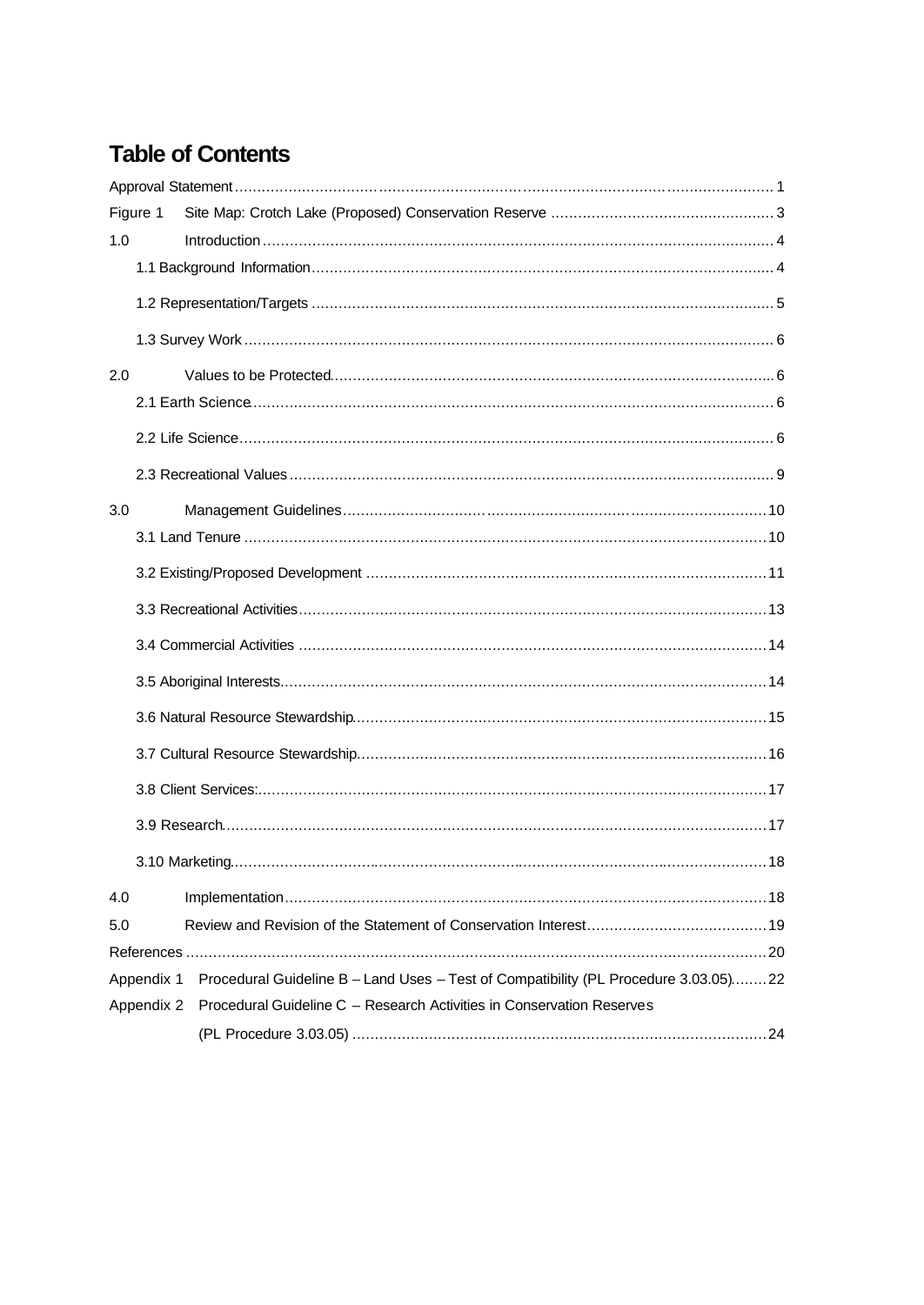Figure 1 Site Map: Crotch Lake (Proposed) Conservation Reserve - see separate attachment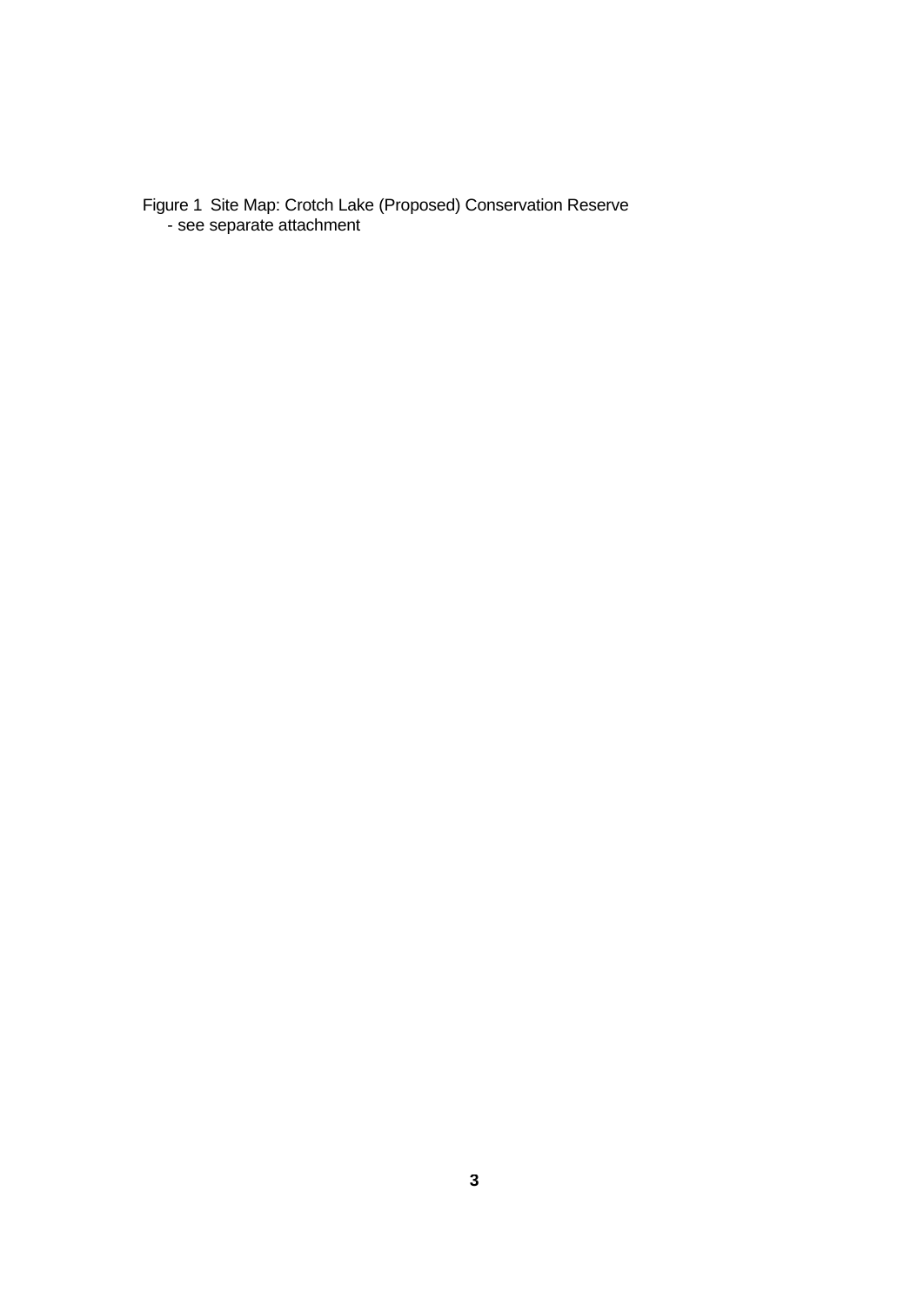# **1.0 Introduction**

The proposed Crotch Lake Conservation Reserve is located in Southeastern Ontario in Frontenac County, twenty kilometres east of Bon Echo Provincial Park. It is in Site District 5E-11.

The proposed Crotch Lake Conservation Reserve includes an area locally known as 'The Narrows', as well as several islands scattered within Crotch Lake. The 'narrows' are created by two peninsulas jutting from opposite shores dividing the northern and the southern portions of Crotch Lake (see Figure 1).

The bedrock shoreline of the proposed conservation reserve has gentle to steep slopes. In general, the terrain is undulating. The proposed reserve was first identified as unique when it was described by Brunton (1990) as a regionally significant Area of Natural and Scientific Interest (ANSI) due to the provincially significant upland conifer forest which is located on the silty to gravelly till, rather than on granite which is more common to the area.

The site has a history of recreation and resource management prior to being recommended as a conservation reserve through Ontario's Living Legacy. The Township of North Frontenac has been managing the Crown land surrounding Crotch Lake (including the proposed conservation reserve) as a camping and recreation area, in an agreement with the Crown since 2000.

The purpose of this Statement of Conservation Interest (SCI) is to identify and describe the values of the proposed Crotch Lake Conservation Reserve. The SCI also outlines the activities that occur within the proposed reserve and provides guidelines for the management of current and future activities in the context of protecting the natural and cultural values.

Conservation Reserves are established by Regulation under the Public Lands Act. Statements of Conservation Interest are prepared under the authority of Procedural Guideline A – Resource Management Planning (PL Procedure 3.03.05).

# **1.1 Background Information**

| Name                                            | Crotch Lake (Proposed) Conservation       |
|-------------------------------------------------|-------------------------------------------|
|                                                 | Reserve                                   |
| Ecological Site Region / Site District          | 5E/5E-11                                  |
| <b>OMNR Administrative Region/District/Area</b> | Southcentral Region / Bancroft District / |
|                                                 | Mazinaw Area                              |
| Total Area (hectares)                           | 374 hectares                              |
| <b>Regulation Date</b>                          | Pending                                   |
| <b>First Nations Interests</b>                  | <b>Algonquins</b>                         |
| <b>OBM</b> map sheets                           | 10 18 3550 49700                          |
| <b>UTM Coordinates</b>                          | 18 497400 358000 (NAD 83)                 |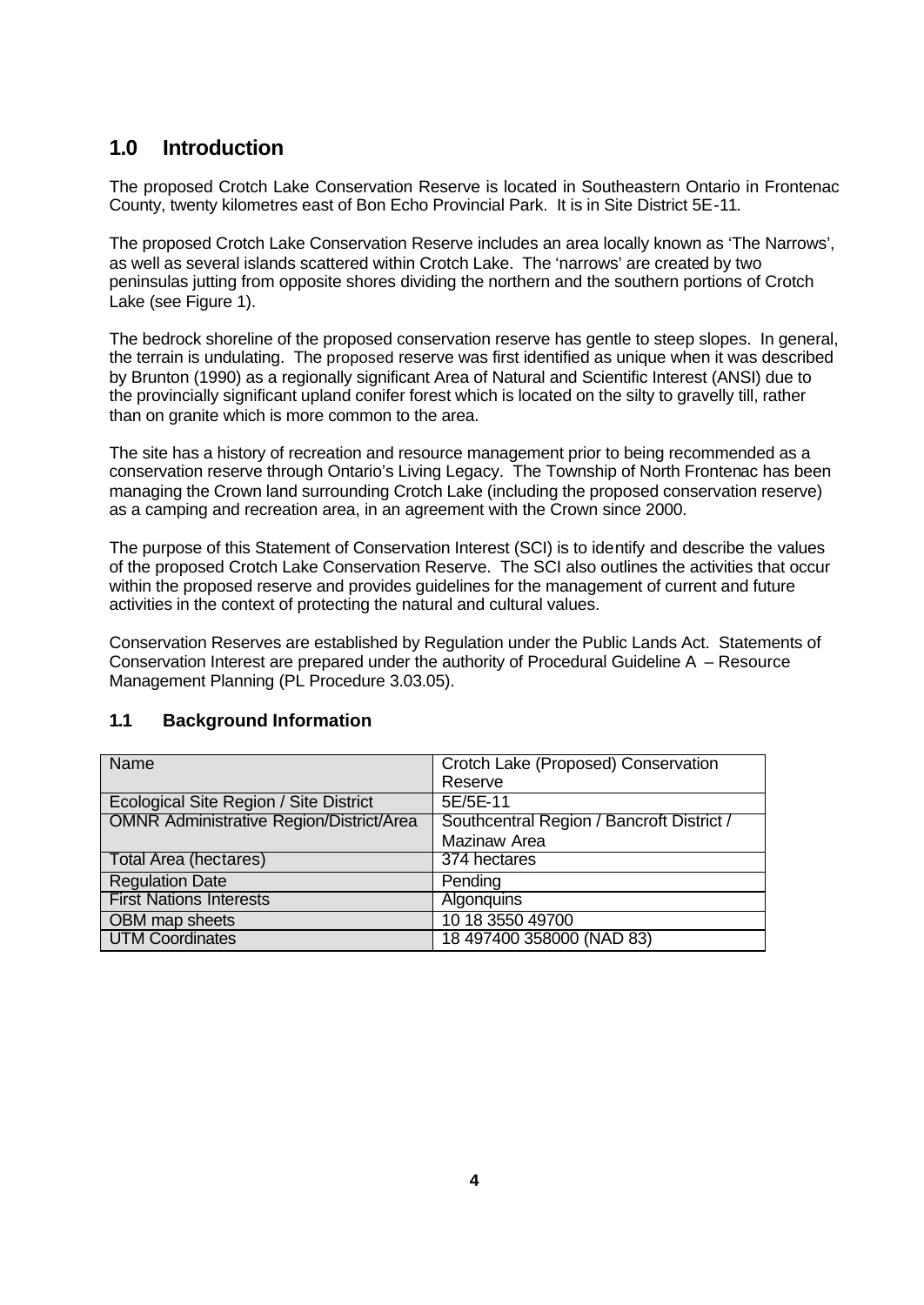# **1.2 Representation/Targets**

This section provides a summary of the earth science, life science and cultural values represented in the site. It also outlines existing and potential recreational opportunities available.

#### **Earth Science Representation:**

The proposed conservation reserve contributes the following earth science representation to Ontario's system of protected areas:

#### *Bedrock*

- Within the provincial protected areas system, the bedrock geology of the proposed Crotch Lake Conservation Reserve has regional significance in its representation of mafic metavolcanic and felsic plutonic components of the Mazinaw Terrane (Duba and Frey, 2002).
- The representation of the Mazinaw Terrane contributes to the conservation of the Grenville continental accretion theme outlined by Davidson (1981, p.107-111).

#### *Surficial Geology*

• The surficial geology of thin silty to gravelly till is locally significant (Duba and Frey, 2002).

#### **Life Science Representation:**

- The site contains a provincially significant upland conifer forest on shallow sandy till (OMNR, 1999).
- The exposed bedrock areas at the edge of many inlets and islands support xerophytic vegetation.
- Wetlands include marsh, fen and swamp.

#### **Recreational Resource Representation**

- Recreational opportunities are considered to be locally significant. Activities include fishing, camping, picnicking, nature viewing, watersports (boating), snowmobiling and hunting.
- Crotch Lake is part of the Mazinaw Mississippi canoe route (Callan 1996, Mississippi Valley Conservation Authority). This route connects the proposed conservation reserve to nearby Bon Echo Provincial Park and the proposed Hungry Lake Conservation Reserve and other local canoe routes. It is considered locally significant.
- Snowmobile routes through the proposed conservation reserve and on Crotch Lake are locally significant and link up with regional and provincial snow trails.
- Although not part of the proposed conservation reserve, the fisheries values of the adjacent Crotch Lake greatly enhance the recreational value of the proposed conservation reserve.

#### **Cultural Resources Representation:**

Cultural resources inventories have not been completed for this proposed conservation reserve. The Algonquins have identified value areas in the vicinity of Crotch Lake although none of these sites is located within the proposed conservation reserve. The Ministry of Natural Resources, through the Mazinaw Lanark Forest Management Plan for Crown lands beyond the proposed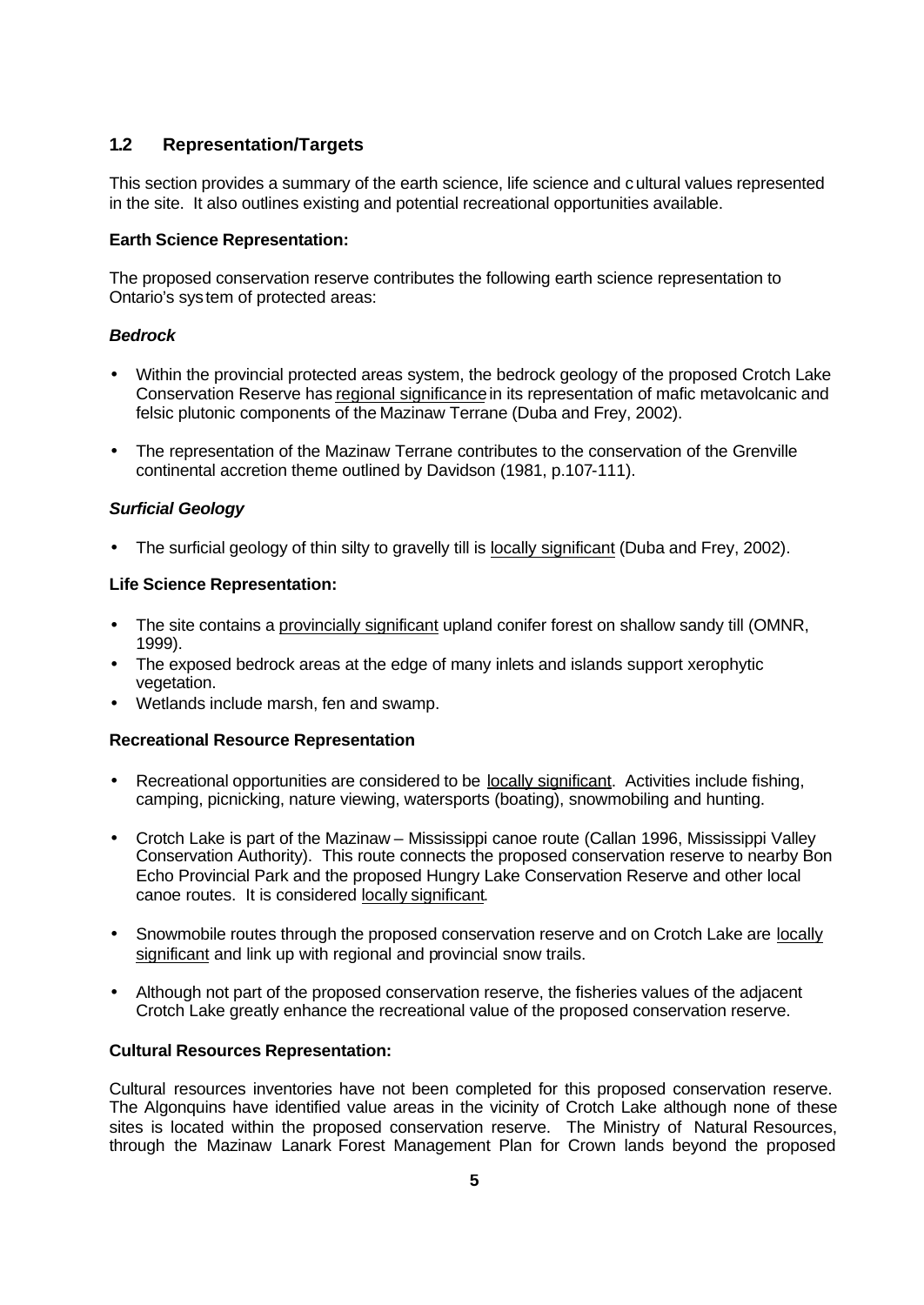conservation reserve is monitoring these locations for the protection of these value areas from forest management activities (Mikkelsen, 2002).

# **1.3 Survey Information**

This section provides an overview of the inventories completed, their level of detail and any further inventory work required.

| <b>Survey Level</b> | Earth<br><b>Sciences</b>                    | Life<br><b>Sciences</b>              | <b>Cultural</b> | <b>Recreational</b>                     | <b>Other</b>                                  |
|---------------------|---------------------------------------------|--------------------------------------|-----------------|-----------------------------------------|-----------------------------------------------|
| Reconnaissance      | Report. Duba,<br>D. and E.D.<br>Frey. 2002. | Checksheet.<br>Merchant, B.<br>2002. |                 | Report. Dore M. and<br>L.Tomasini, 2002 |                                               |
| <b>Detailed</b>     |                                             |                                      |                 |                                         |                                               |
| <b>Requirement</b>  | None                                        | Monitor values                       | Is encouraged   | Monitor use and<br>impacts of use       | Monitor<br>LUP/agreement<br>with Municipality |

\*Note: all survey work requires permission to be granted prior to commencing.

# **2.0 Values to be Protected**

This section provides a description of the key natural heritage values of the site and their condition relative to past and present resource use and management activities. It also addresses the sensitivity of these values to future land use and management activities.

# **2.1 Earth Science**

Earth science values are focused on features (bedrock and surficial) that represent the chronology of earth history in the province (Davidson 1981).

The bedrock of the proposed Crotch Lake Conservation Reserve is within the Mazinaw Terrane of the Central Metasedimentary Belt in the eastern part of the Proterozoic Grenville Province (Easton, 1992a, p.720, 843 in Duba and Frey, 2002).

Bedrock exposure is abundant along the shorelines of both peninsulas of Crotch Lake. The dominant rock types are mafic metaplutonic rocks and the Cross Lake Pluton granodorite of the Mazinaw Terranne. The mafic metavolcanic and felsic plutonic components of the Mazinaw Terrane are considered regional significant representation in the Ontario Parks Protected Area System.

The Mazinaw Terrane is one of five lithotectonic terranes of the Central Metasedimentary Belt, as such, its representation in the proposed Crotch Lake Conservation Reserve contributes to the conservation of the Grenville continental accretion theme outlined by Davidson (1981, p.107-111).

The dominant glacial deposit in the Crotch Lake Proposed Conservation Reserve is a thin and discontinuous cover of silty to gravelly till deposited as a ground moraine. Thicker accumulations are found only in the valley bottoms. Recent deposits are represented by swamp and bog in the central and northeastern parts of the reserve. The surficial geology is considered locally significant. (Duba and Frey, 2002)

# **2.2 Life Science**

The proposed Crotch Lake Conservation Reserve is located within Hills' (1959) ecological Site District 5E-11. It is surrounded by undeveloped Crown land. The proposed reserve encompasses the undulating landforms of 'The Narrows' which are essentially two peninsulas that nearly meet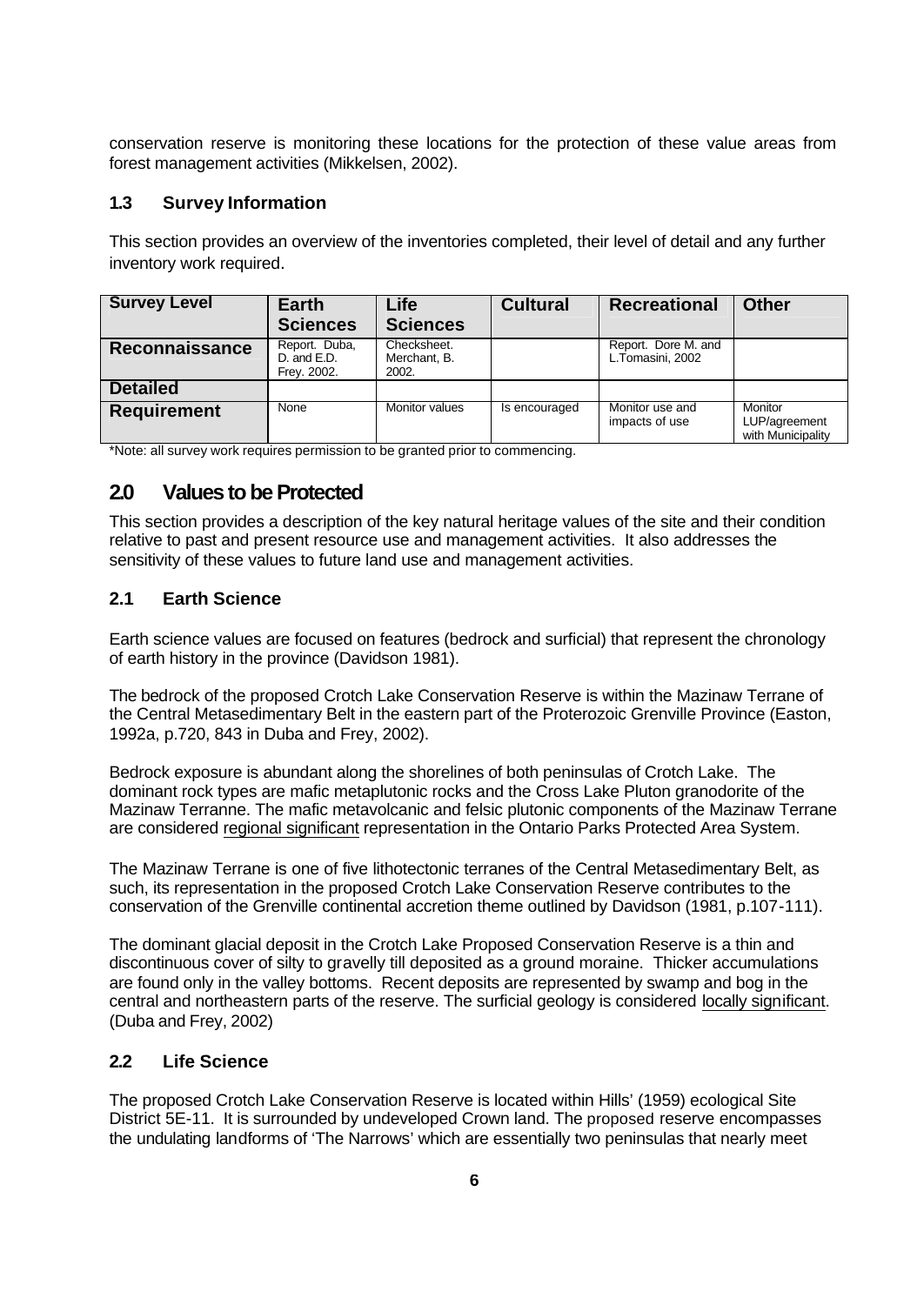and divide Crotch Lake into upper and lower halves. The proposed reserve is terrestrial and does not include the lake bed (which remains Crown land), although the lake contributes to life science and recreational values of the proposed reserve.

The landscape is similar throughout, with gentle to moderately steep slopes covered in thin till supporting forests dominated by mature White Pine.

#### **Representation:**

The forest cover of the proposed Crotch Lake Conservation Reserve is composed of white pine mixed with a variety of other tree species, notably red pine and hemlock. This site is known for its provincially significant upland conifer forest on shallow sandy till (OMNR, 1999).

The skyline is dominated by white pine and poplar, but many hardwood species occur either mixed with the pine and hemlock, or as small hardwood stands. The most common hardwood species observed were sugar maple, red oak, basswood, poplar, beech and ironwood. White ash, yellow birch and red maple are also present.

Using the Forest Ecosystem Classification of Central Ontario (Chambers, et al, 1997), the veryshallow-to-bedrock areas are classified as Ecosite 14 (White Pine-Largetooth Aspen-Red Oak), typified by open canopies and blueberry and bracken fern in the understorey. However, many of the pine stands are Ecosite 25 (Sugar Maple-Beech-Red Oak), a type with higher Crown closure, diversity, and productivity.

A fairly large beaver pond at the northeast end of the reserve has developed marsh and fen ecosites. Swampy areas south of the marsh and fen include very moist to wet areas which are Ecosite 33 (White Cedar-Other Conifer) and Ecosite 34 (White Cedar-Lowland Hardwood). These sites grade south into moist Ecosite 30 (Hemlock-Yellow Birch). (Merchant, 2002)

At the edge of the lake, the bedrock is often bare or covered with very thin soil. These areas support xerophytic vegetation.

Wildlife at the site is discussed below under **Diversity**.

#### **Condition:**

Many of the stands along the lakeshore have a high level of mortality, particularly in the hemlock, which appears to have occurs about ten years ago. However, areas with good hemlock regeneration are common. (Merchant, 2002) A case of hemlock looper was likely the cause of the hemlock mortality (Mikkelsen, 2002).

Recreational use of the area is high, and has resulted in trampling in a few susceptible areas along the lakeshore.

The forests and lowlands are undisturbed, except for a snowmobile trail connecting the north and south halves of the lake via the lowland areas.

Wood duck boxes have been placed in the beaver pond. (Merchant, 2002)

#### **Diversity:**

The value of this proposed reserve lies more in the extent of its ecosites rather than in its diversity.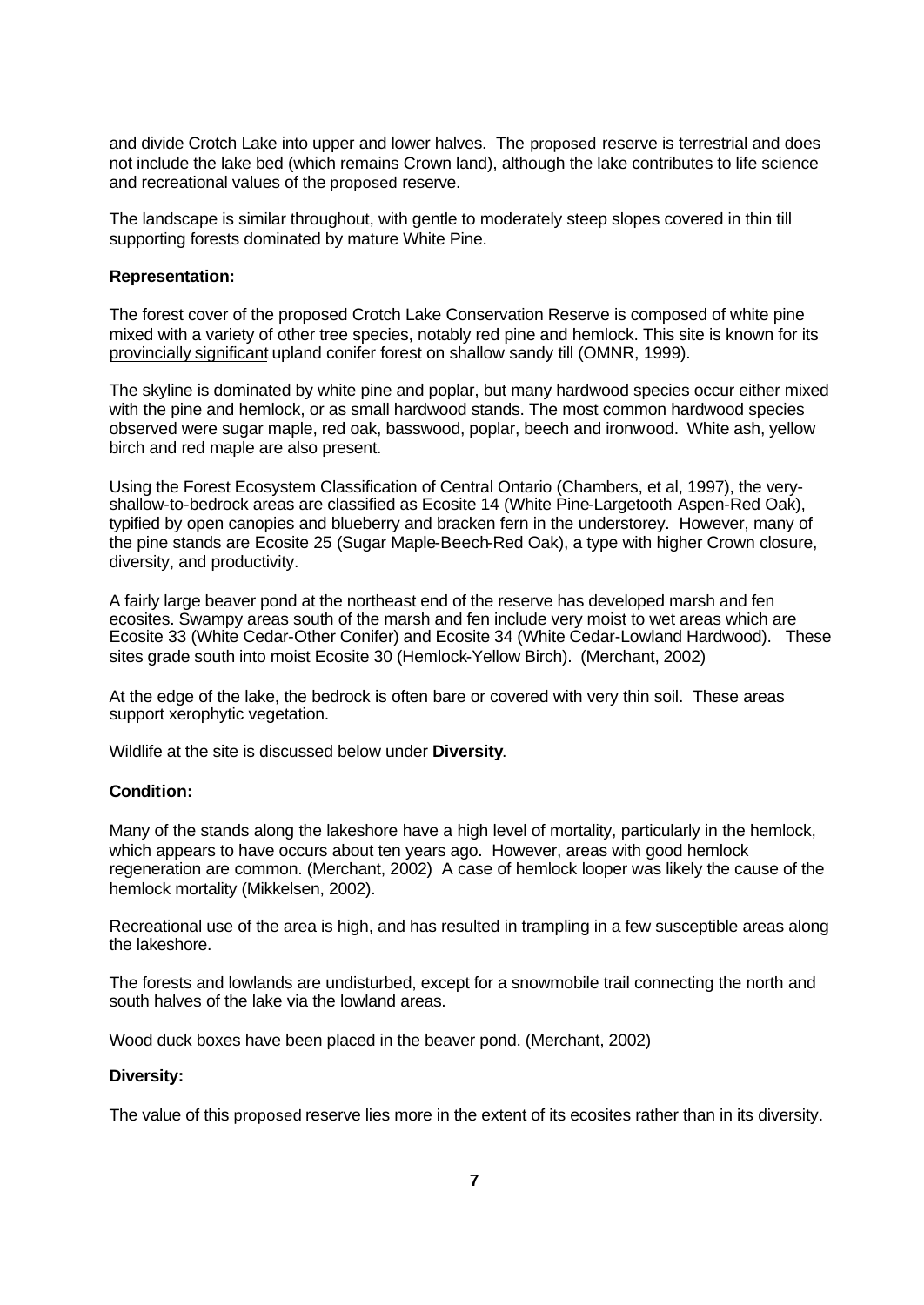Although landscape is similar throughout, with gentle to moderately steep slopes covered in thin till supporting forests dominated by mature white pine, there is considerable variation in overstorey composition. The white pine is mixed with hardwoods in places, and hardwood-dominated patches are interspersed. Species include sugar maple, basswood, beech, red oak, white ash, poplar, yellow birch and ironwood*.* Hardwood patches often have ironwood and hemlock in the subcanopy. These stands are on siltier soils, reflected in the understorey vegetation which is common in areas of hardwood regeneration, including partridgeberry, fragrant bedstraw, and wood fern.

The xerophytic vegetation at the edge of the lake includes juniper clumps, sweetfern, reindeer lichen, grey-green lichen, pin cushion moss, polypody, bearberry, sumac, and bracken fern. (Merchant, 2002)

Sport fish present in Crotch Lake include walleye, northern pike, smallmouth bass, yellow perch, largemouth bass. Rock bass, white sucker and brown bullhead are also present.

Deer, bear, moose, wolf, grouse, waterfowl, beaver, river otter and hare are some of the general wildlife present (Dore and Tomasini, 2002). Bald eagles have also been known to nest in the general vicinity (Ewing in Dore and Tomasini, 2002). In addition to the bald eagle, other species at risk recorded to have been in the area (NHIC, NRVIS, 2002).

#### **Ecological Considerations:**

Water levels in the lake are manipulated by Mississippi Valley Conservation (under contract to Ontario Power Generation Inc.) to supply hydro requirements downstream. It has been suggested that the drawdowns (late summer/early autumn and late winter) have both positive and negative effects on the fisheries (Dore and Tomasini, 2002).

Fisheries values in Crotch Lake support recreational value of the proposed reserve. In 1992, in response to recreational fishing pressure on the walleye population, a slot size limit on Crotch Lake walleye was instituted and a fish sanctuary was created at the north end of the lake. Both are still in place today. The slot size limit and fish sanctuary relieve some of the pressure on the walleye population, but due to the existing angling pressure and the increasing ability of anglers to locate fish, the walleye population is considered a sensitive feature worthy of monitoring (Dore and Tomasini, 2002).

Recreational use has led to limited trampling within the proposed conservation reserve, in very shallow areas along the lakeshore. (Merchant, 2002)

Sensitive Areas of Concern are on file at the Ministry's Mazinaw Area office.

#### **Special Features:**

The area is particularly scenic and has the esthetics of a more northern lake although is located in southcentral Ontario.

The diversity of fish and wildlife in the area (listed above under **Diversity**) provide excellent hunting and fishing opportunities.

The extensive, mature, undisturbed white and red pine on shallow ground moraine provide both core forest and edges for wildlife (Merchant, 2002).

The proposed reserve provides habitat for significant wildlife (NHIC, NRVIS).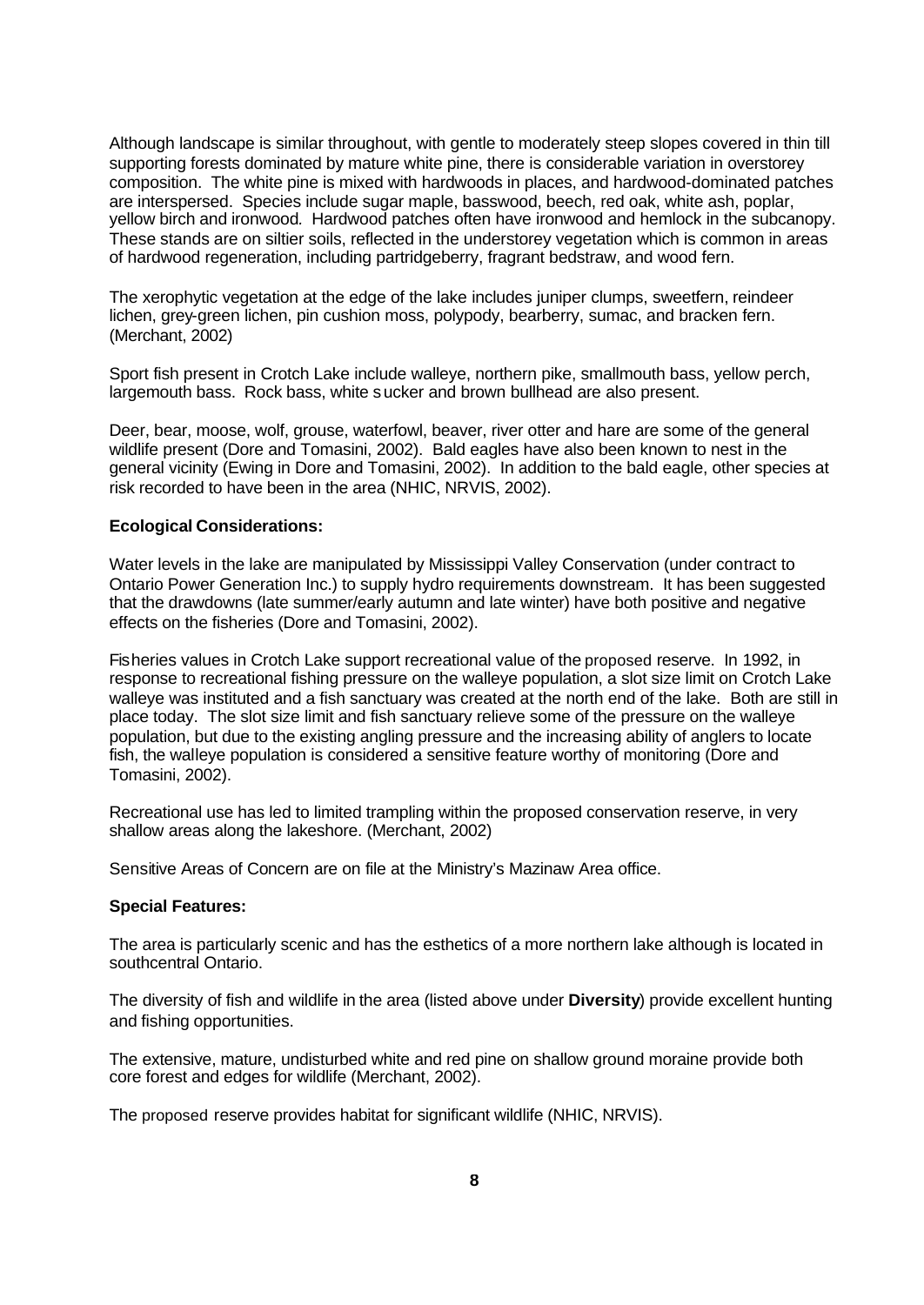#### **Significance:**

The upland conifer forest on shallow sandy till is provincially significant (OMNR, 1999).

The proposed reserve provides habitat for species that are nationally and provincially rare (NRVIS, NHIC 2002).

#### **2.3 Recreational Values**

The area is particularly scenic. It has the esthetics of a more northern lake but is located in southcentral Ontario. The limited access to the site (no road access) perhaps enhances this appeal.

The proposed reserve provides excellent opportunity for fishing, camping, picnicking, canoeing, nature viewing, watersports, snowmobiling and hunting.

Use of the proposed conservation reserve is most often associated with boating or snowmobiling across Crotch Lake, given that the site is not accessible by road. The peninsulas of the proposed conservation reserve form 'The Narrows', which is a key navigational feature for boaters and snowmobilers.

Crotch Lake with its abundant and picturesque shoreline is an appealing location for canoeing (Callan, 2001). Crotch Lake is also part of the 200 km long Mazinaw – Mississippi canoe route (Mississippi Valley Conservation Authority, County of Lennox and Addington, 2002), a locally popular canoe route that connects this proposed conservation reserve to nearby Bon Echo Provincial Park and the proposed Hungry Lake Conservation Reserve. A brochure detailing this route is available through the Mississippi Valley Conservation Authority. Another locally popular and shorter canoe route is the Big Gull Lake Loop (90km). It begins and ends at Mazinaw Lake and overlaps portions of the Mazinaw-Mississippi route. It loops though Kashawakamak, Crotch and Big Gull Lakes with portages between Big Gull Lake and Kashawakamak Lake completing the loop. (Callan, 1996. County of Lennox and Addington, 2002).

The proposed conservation reserve is linked to a well-developed snow trail system. Local trails on and to the lake and through the eastern peninsula of the proposed conservation reserve link up to provincial trails (OFSC Top Trail network) north, south and east of the lake (OFSC, 2000). The trail which passes through the proposed conservation reserve provides safe passage between the south and north portions of the lake without traversing the Narrows where the ice is unreliable due to fast water currents

The fisheries values of the adjacent Crotch Lake contribute to the recreation value of the proposed conservation reserve. It is a coolwater fishery particularly popular for walleye, smallmouth bass and northern pike, which attracts both local and international (American) anglers. (Dore and Tomasini, 2002)

There are approximately nineteen low-impact camping sites, accessible by water, which are available to visitors. Service of the campsites is limited to maintenance. The Township of North Frontenac operates them under a Land Use Permit (see **3.1 Land Tenure** and **3.8 Client Services**).

There are three commercial lodges on Crotch Lake yet outside of the proposed conservation reserve. The presence of these commercial lodges may directly affect visitor rates to the proposed conservation reserve, by providing increased boat access (through private launches), increased visitor services and by the promotion of Crotch Lake as a tourist attraction.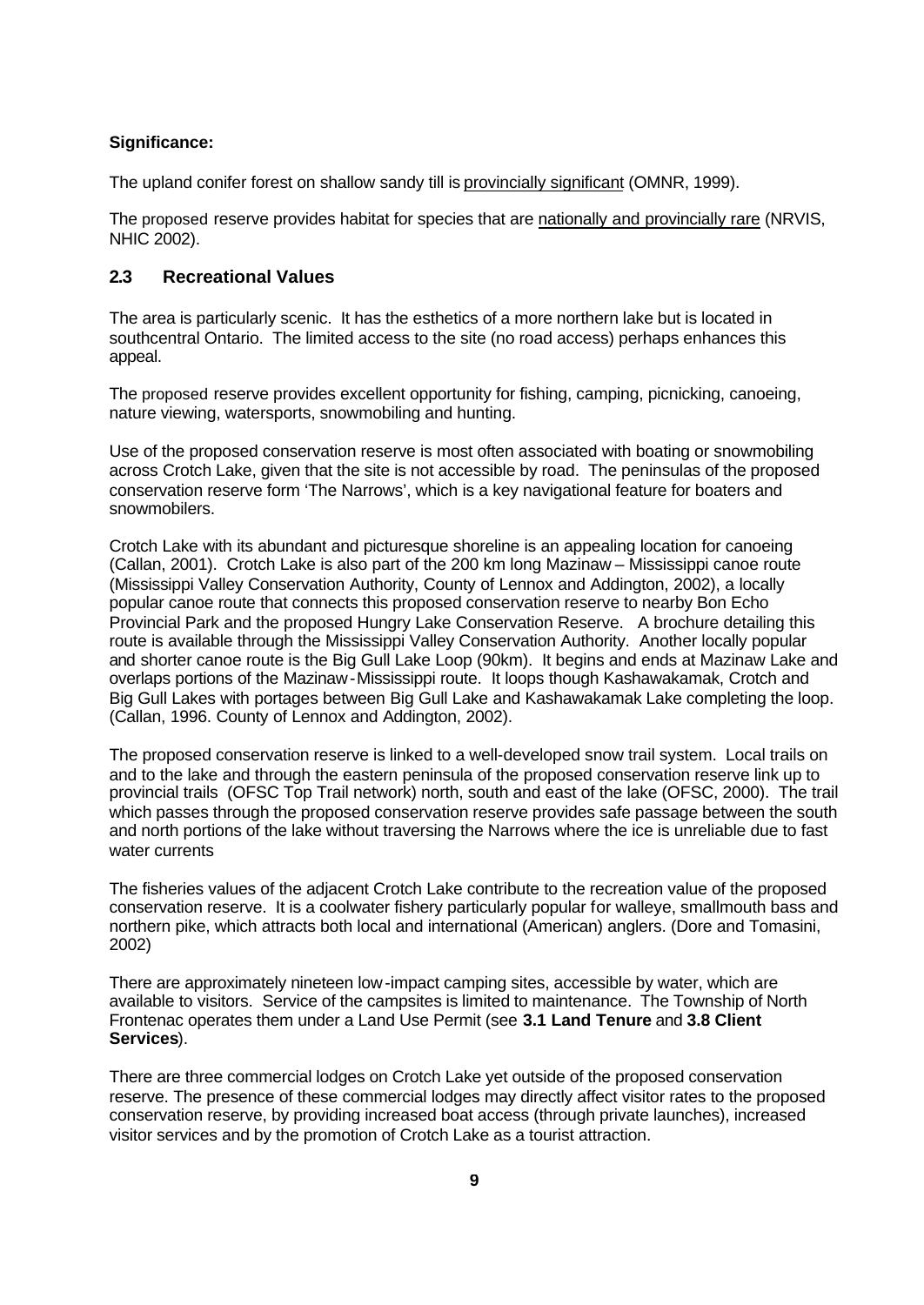This site provides excellent opportunity for the recreational activities listed above, but because most of the recreational activities at the site are also available in other areas of Eastern Ontario, these recreational opportunities are considered to be locally significant.

It is anticipated that all of the above activities will remain locally important and that the site may become increasingly popular in the future due to its proximity to southern populations seeking wilderness-like recreational settings.

# **3.0 Management Guidelines**

## **3.1 Land Tenure**

#### **Background:**

The proposed Crotch Lake Conservation Reserve consists entirely of Crown land. The site is composed of two large parcels on either side of the 'narrows' and thirteen small islands. The eastern parcel is 75 hectares (ha). The western parcel is 292 ha. Three islands are located in the Narrows, and the majority of the islands are located below the Narrows (south portion of lake). All of the islands are one hectare or less.

The proposed conservation reserve does not include the Crown lakebed.

There are four municipal road allowances that pass through the site; which are not part of the proposed conservation reserve.

A regional snowmobile trail (14A Kingston and Pembroke Association Trail) traverses through the eastern peninsula of the proposed conservation reserve in a north-south direction. Other trails to the lake and across the lake (which this trail links up to) do not cross through the proposed conservation reserve.

The Township of North Frontenac has a Land Use Permit for the Crown land surrounding Crotch Lake, including all of the land of the proposed conservation reserve, which enables them to restrict uses and charge fees on all of the campsites. A municipal by-law is in place designating the Township of North Frontenac responsible for the maintenance, enforcement including campfire and resource management around the lake.

There is one private hunt camp, authorized by a land use permit, within the proposed reserve.

There is one fur harvesting agreement within the proposed reserve, which includes all of the proposed reserve and adjacent land.

Other than the above mentioned, there are no land use permits, licenses or easements that apply to Crown land within the proposed conservation reserve.

The Crown lands surrounding the proposed conservation reserve are designated as the Crotch Lake Remote Access Enhanced Management Area (E1a) in the Ministry's Ontario's Living Legacy Land Use Strategy (OMNR 1999). The land use intent for Enhanced Management Area E1a is to:

*Maintain the remote access characteristics of this area, while also managing for the forest management, other resource uses and high quality backcountry recreation, including allowing for management of the campsites and portages along the Mazinaw-Mississippi*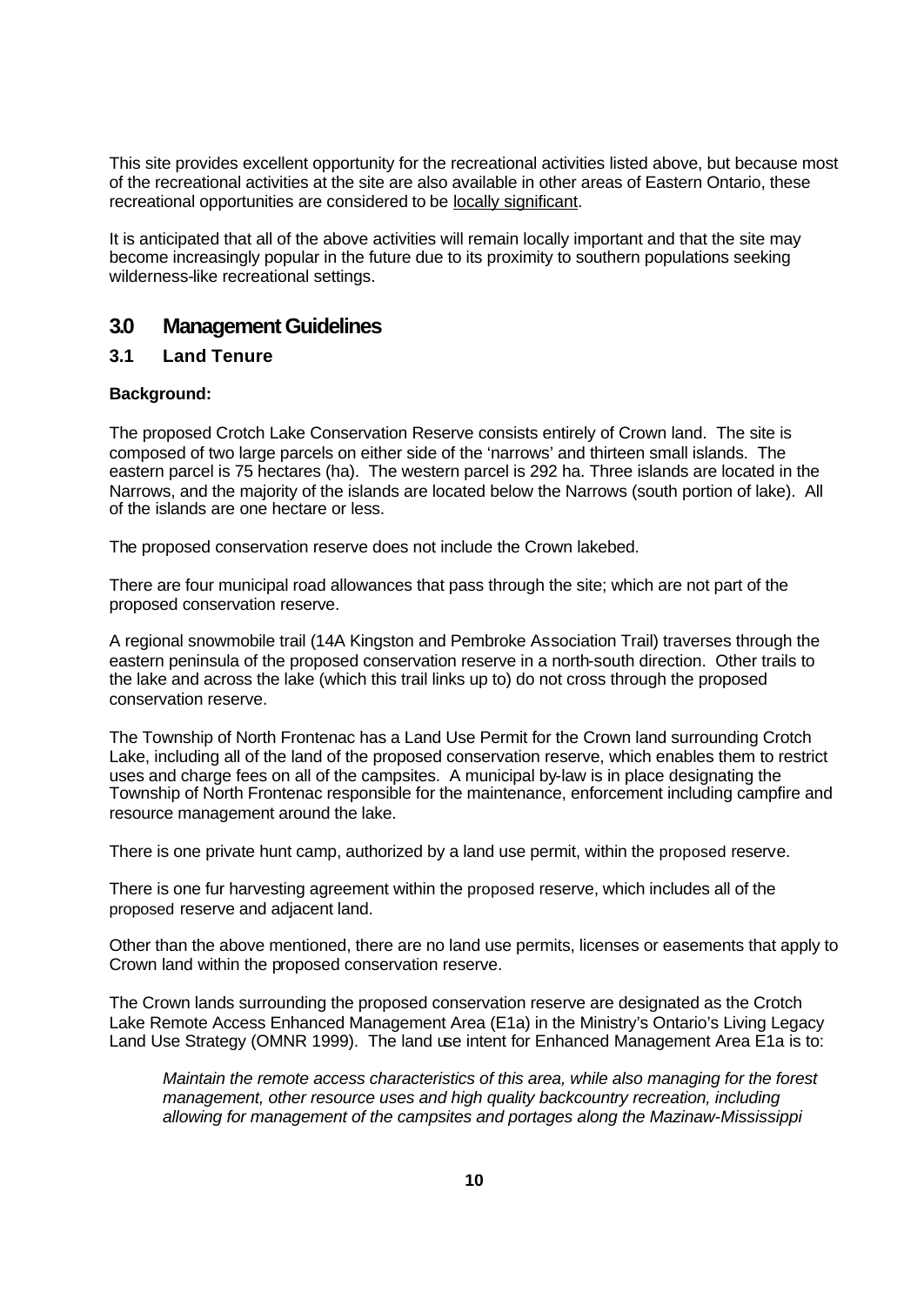#### *canoe route. Remote access management of this Crown land block will not preclude existing /future private road or water access to landlocked patent land parcels*.

Outside the proposed conservation reserve, Ontario Power Generation Inc. (OPG) owns the dam at King's Falls located at the outlet of Crotch Lake (northeastern portion of the lake). Mississippi Valley Conservation, under contract to OPG, conducts routine dam operations as directed by OPG. Management of the dam affects the water level and resource values of Crotch Lake, which in turn affect the recreational value of the proposed conservation reserve.

Baitfish block BAM 71 includes Crotch Lake which intervenes and surrounds portions of, but does not include, the proposed conservation reserve.

#### **Guideline:**

Sale of Crown lands within the proposed conservation reserve is not permitted.

The proposed conservation reserve will continue to be managed under a Public Lands Act Land Use Permit and agreement between the Ministry of Natural Resources and the Township of North Frontenac as long as the agreement remains suitable and does not impact the resources the proposed reserve is intended to protect. Notwithstanding this municipal agreement to manage these Crown lands, all activities within the proposed conservation reserve shall be consistent with the Ministry's conservation reserve policies and procedures and the Ontario's Living Legacy Land Use Strategy (OMNR 1999).

Existing private recreation camps are eligible for enhanced tenure but not for the purchase of lands. A decision to grant enhanced tenure, or to transfer recreational camps will be addressed through a screening process. Should the private recreation camp be voluntarily surrendered to the Ministry by the permittee, the Ministry will consider the long term benefit to this protected area of either removing the improvements or removing the improvements and re-issuing the permit for a new recreation camp outside of the proposed conservation reserve boundary.

Renewals of existing leases, land use permits or agreements are permitted.

New trails, or the relocation of trails, may be considered through planning exercises where no significant conflicts can be demonstrated (see **3.2 Existing/Proposed Development**).

#### **Guideline:**

Ministry of Natural Resources staff is participating in the development of a Water Management Plan for the Mississippi River. Responsibility for preparing the Mississippi River Water Management Plan is shared between the waterpower producers, MNR and Mississippi Valley Conservation. This plan will guide the management of water levels on Crotch Lake in the Mississippi River watershed.

Bait Block (BAM-71) in Crotch Lake will continue to be authorized through existing Crown land management.

#### **3.2 Existing/Proposed Development**

#### **Background:**

The majority of the land surrounding the proposed conservation reserve is Crown land. The Crown lands surrounding the proposed conservation reserve are designated as the Crotch Lake Remote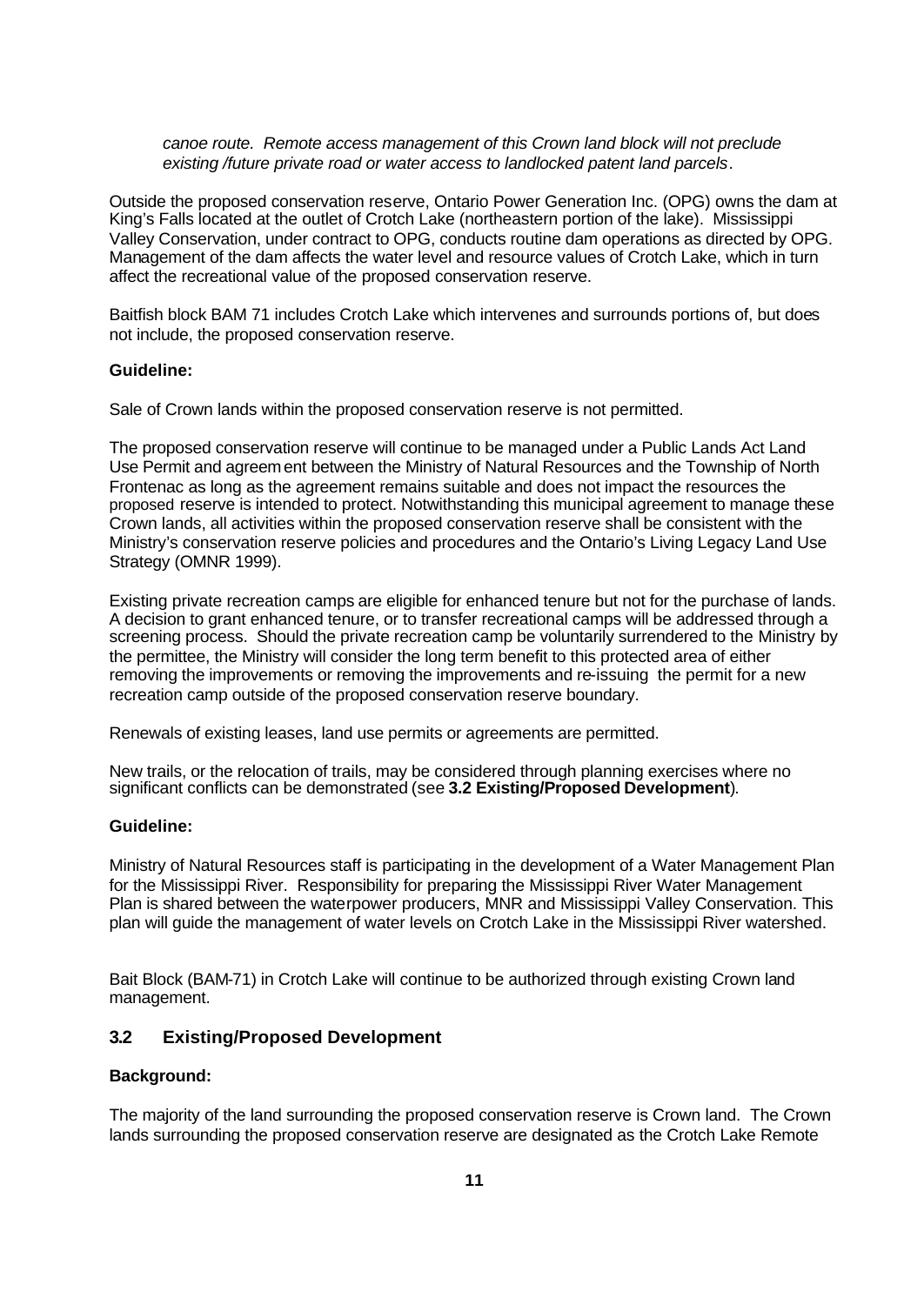Access Enhanced Management Area (E1a) in the Ministry's Ontario's Living Legacy Land Use Strategy (OMNR 1999). The land use intent for this Enhanced Management Area and the management agreement with the Township of North Frontenac is described in **3.1 Land Tenure**.

There is very little development on Crotch Lake other than commercial lodges at the north and south end of the lake (three in total), several private cottages at the north and south ends, and the campsites managed by the Township of North Frontenac (on Crown lands).

As described in **3.1 Land Tenure**, Ontario Power Generation Inc. (OPG) owns the dam at King's Falls located at the outlet of Crotch Lake (northeastern portion of the lake), outside the proposed conservation reserve.

There are no roads leading to the proposed conservation reserve. The proposed conservation reserve is accessible by boat or snowmobile. There are two well-developed public boat launches on Crotch Lake: one the south and one at the north end of the lake. Parking space is provided. These boat launches are maintained by the Township of North Frontenac. There are no formal landing points for boats at the proposed conservation reserve.

There is one hunt camp building within the proposed conservation reserve (see **3.1 Land Tenure** ).

There is an unmarked 60 metre portage route on the south-west side of the Narrows which is an alternative to paddling through the Narrows (Callan, 1996).

There are two trails within the proposed conservation reserve, both on the eastern peninsula. The 14A Kingston and Pembroke Association snowmobile trail runs north and south providing safe passage between the lower and upper portions of the lake and consequently access to the interior of the peninsula. In summer the trail is not fully accessible due to the wetlands intercepting portions of the trail. The second trail exists to provide access to the hunt camp; it runs north from Big Black Bay to the camp.

There are approximately nineteen campsites managed for low impact use. At some of the campsites privies have been provided and fire pits are established. The camping areas of the proposed conservation reserve are maintained by The Township of North Frontenac who operate under a Land Use Permit. Outside of the proposed conservation reserve, there are other campsites along the shoreline of Crotch Lake, which are also managed by the Township of North Frontenac.

Three of the islands included in the proposed conservation reserve have 'No Camping' signs posted due to the sites being too small and unsuitable for camping.

#### **Guideline:**

Values intended to be protected by the proposed conservation reserve, and the prevention of any impact on them, will be considered in the context of crown land management in the adjacent Remote Access Enhanced Management Area (EM1a).

As described in **3.1 Land Tenure,** Ministry of Natural Resources staff will contribute to developing a water management plan for the Mississippi River watershed.

The existing snowmobile trails through, and in the vicinity of, the proposed conservation reserve is maintained by the Ompah Snowmobile Club.

Development or the relocation of trails for a variety of activities (e.g. hiking,cross-country skiing,cycling,horseback riding,snowmobiling), may be considered through planning exercises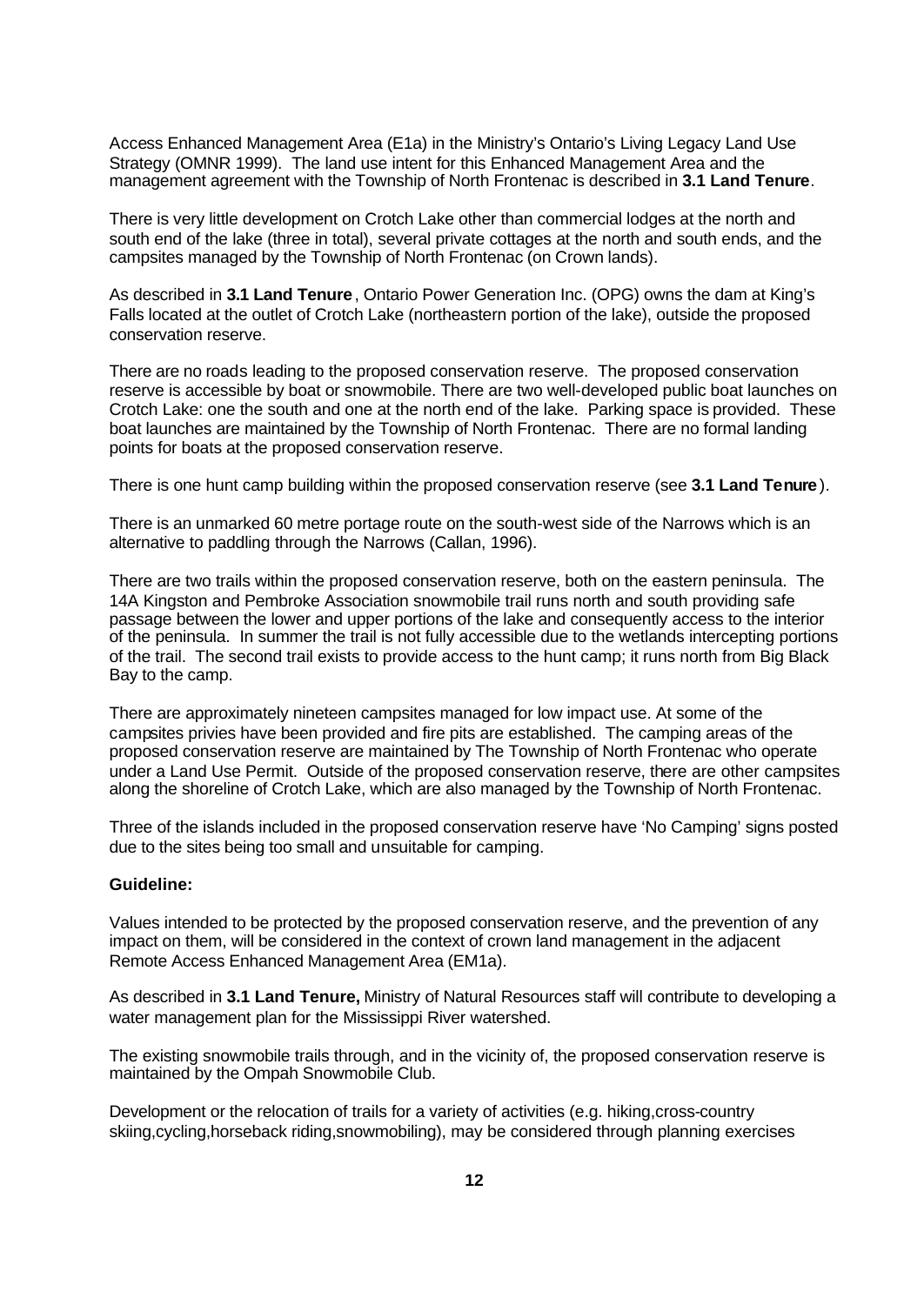where no significant conflicts can be demonstrated. Snowmobile and ATV use off of trails is not permitted, except for the direct retrieval of game.

Development that protects the natural values of the site (such as privies or signage) or enhances recreational value or safety without detrimental impact on the natural values of the proposed conservation reserve or adjacent waters is permissible. **Procedural Guideline B–Land Uses-Test of Compatibility** (PL Procedure 3.03.05) (Appendix 1) can assist in assessing this.

### **3.3 Recreational Activities**

#### **Background:**

The proposed conservation reserve is accessible by water only during the summer months and by snowmobile during the winter months, hence boating and snowmobiling is an integral part of all recreational activities.

Existing known recreational activities include fishing, camping, picnicking, canoeing, nature viewing, watersports (i.e. motorboat, canoeing, kayaking), snowmobiling and hunting. Fishing and camping are ranked as the two most popular activities in the proposed conservation reserve (Dore and Tomasini, 2002).

Crotch Lake is part of the 90 kilometre Mazinaw-Mississippi Canoe Route, and other local routes, which increase its popularity for canoeing and possibly kayaking. Motorized and non-motorized boats can be rented from lodges on the south end of the lake.

Snowmobile routes at Crotch Lake include land and ice-crossings. There are several routes cross the lake and a land trail which crosses through the proposed conservation reserve, east of the Narrows. These trails connect to the OFSC TOP Trail network and other regional trails (Dore and Tomasini, 2002).

Fishing is a popular activity for those visiting Crotch Lake.

In general, the Crotch Lake shoreline is hunted extensively (Dore and Tomasini, 2002). There is one hunt camp within the proposed conservation reserve and several on the surrounding Crown land.

As discussed in **3.2 Existing/Proposed Development**, there are approximately sixteen existing campsites in the proposed reserve, accessible by water only, that are intended for low-impact camping.

#### **Guideline:**

Existing recreational uses will be permitted to continue as long as they do not negatively impact the natural features needing protection.

Existing snow trails are maintained by the Ompah Snomobile Club.

New trails, or the relocation of trails, may be considered through planning exercises where no significant conflicts can be demonstrated (see **3.2 Existing/Proposed Development**).

Sport hunting and fishing will continue to be permitted, as outlined in **3.6 Natural Resource Stewardship**.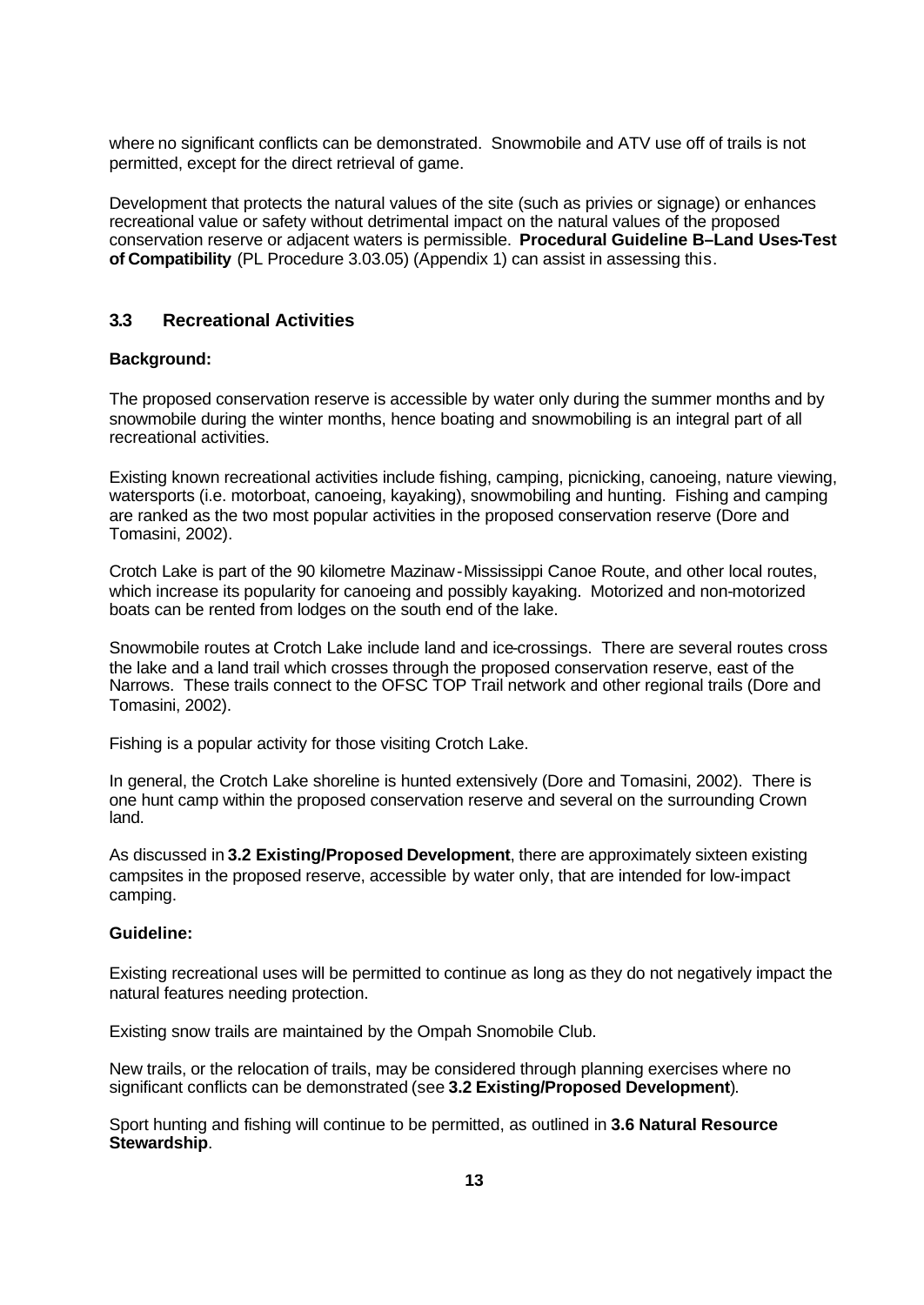The existing hunt camp, authorized by a Land Use Permit, and the use of the site for camping, under management of the Township of North Frontenac may continue as described in **3.1 Land Tenure**.

# **3.4 Commercial Activities**

## **Background:**

There are three commercial lodges located on Crotch Lake; one at the south end and two at the north end of the lake. None of the lodges are located within the proposed conservation reserve. The lodges are described further in **2.3 Recreational Values** and **3.8 Client Services**.

The Township of North Frontenac has a Land Use Permit for the Crown land surrounding Crotch Lake and including the proposed conservation reserve, which enables them to manage uses and charge fees on all of the campsites.

There is one fur harvesting agreement, which includes the area of the proposed conservation reserve.

Crotch Lake, which intervenes and surrounds portions of the proposed conservation reserve, includes Bait Block BAM-71.

Mining activities are not known to have occurred within the proposed reserve.

#### **Guideline:**

It is anticipated that the agreement with the Township of North Frontenac will continue.

Existing land use permits may be renewed.

Fur harvest will be authorized to continue within the proposed conservation reserve.

Bait Block (BAM-71) in Crotch Lake will continue to be authorized through existing Crown land management.

Conservation reserves do not permit mining, commercial forest harvesting, hydroelectric power development, the extraction of aggregate, peat, soils, or other industrial uses. (Public Lands Act, Ontario Regulation 805/94). Other new commercial activities must meet the requirements of **Procedural Guideline B – Test of Compatibility (PL Procedure 3.03.05) (Appendix 1).** 

#### **3.5 Aboriginal Interests**

#### **Background:**

The proposed conservation reserve is located within the land claim area of the Algonquin Nation.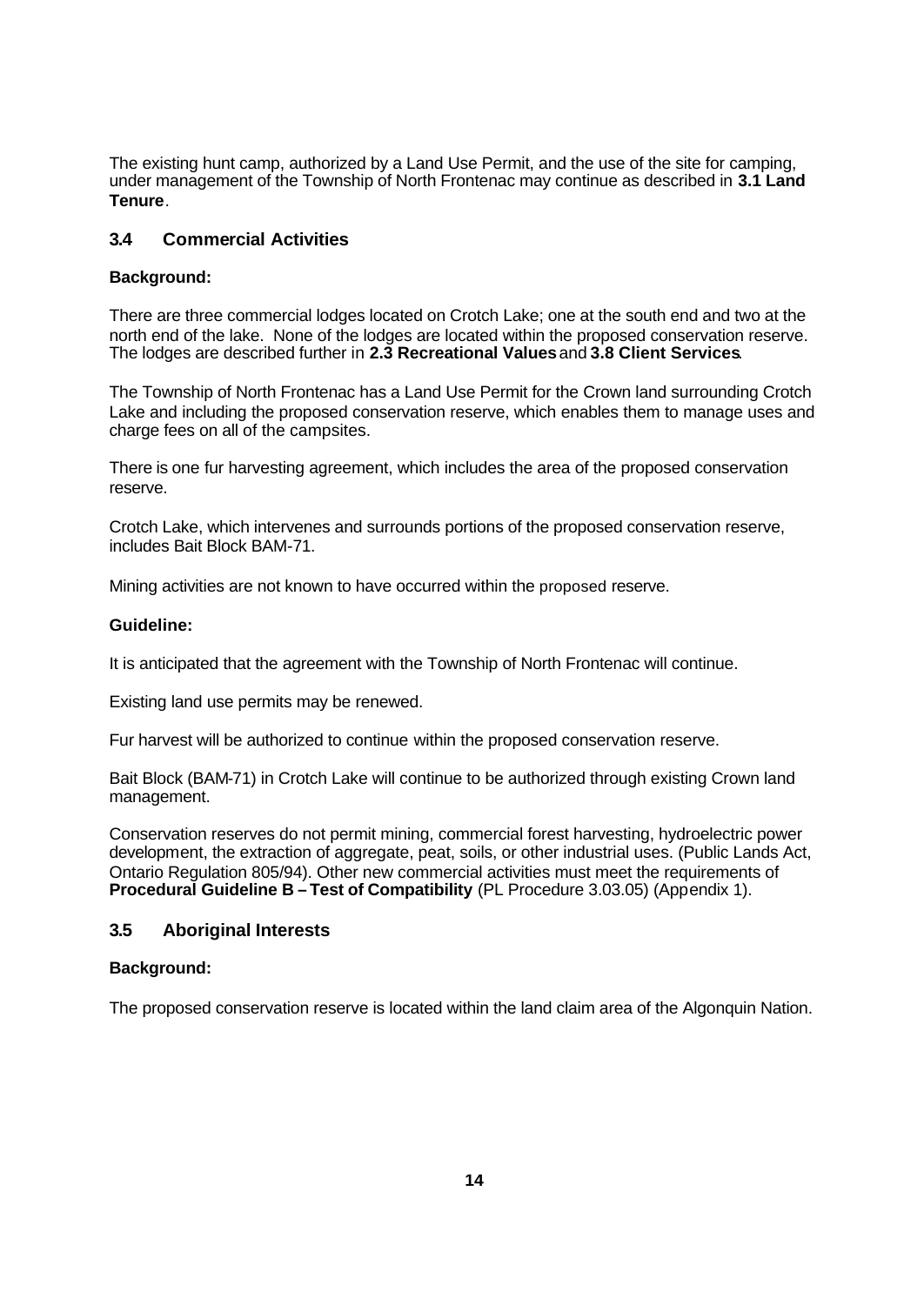Cultural resources inventories have not been completed for this proposed conservation reserve. The Algonquins have identified value areas in the vicinity of Crotch Lake although none of these sites is located within the proposed conservation reserve. The Ministry of Natural Resources, through the Mazinaw Lanark Forest Management Plan for Crown lands beyond the proposed conservation reserve is monitoring these locations for the protection of these sites from forest management activities (Mikkelsen, 2002).

#### **Guideline:**

The Ministry of Natural Resources and the Algonquin Nation of Pikwakanagan are developing a protocol to guide discussions on a number of land use matters, including implementation of the *Ontario's Living Legacy Land Use Strategy*. The Crotch Lake site has unique values that would benefit from protection at this time. The values at this site may be expanded in the future with the identification of other unique values through the protocol consultation process with the Algonquins. Hunting and fishing are permitted uses in proposed conservation reserves.

Where appropriate, interested partners will be encouraged to undertake inventories and studies of the area. Any research in the proposed conservation reserve must be approved prior to commencement (see **3.9 Research**).

#### **3.6 Natural Resource Stewardship**

#### **3.6.1 General**

This proposed conservation reserve will be managed with an emphasis on ensuring that the natural ecosystems and processes of the proposed reserve are not negatively affected by current and future activities. Therefore, applications for specific uses will be carefully studied and reviewed. The Ministry, partner organizations, and/or the proponents may undertake such studies.

A municipal by-law (#17-01) is in place designating the Township of North Frontenac responsible for the resource management around Crotch Lake, including the proposed conservation reserve.

#### **3.6.2 Vegetation Management and Fire Management**

#### **Background:**

Vegetation at the site is dominantly forested, and contains a provincially significant component of upland conifer on shallow sandy till (OMNR, 1999).

It is recognised that fire is a natural component of ecosystems.

#### **Guideline:**

The proposed Crotch Lake Conservation Reserve is in MNR's East Fire Region Sector 1 (Haliburton Highlands - Georgian Bay). This is classified as an intensive fire management zone where the objectives are to minimize hectares burned, values destroyed and social impact, and to extinguish fires as soon as possible.

Until a more detailed local natural resource plan or fire management plan provides alternate direction, fire protection for the proposed Crotch Lake Conservation Reserve will be carried out in accordance with the approved Fire Management Strategy that applies to surrounding Crown lands. A 'light on the land' approach to fire suppression will be desirable in order to protect natural values; for example, minimal use of heavy equipment, trenching, tree cutting, camp construction, etc.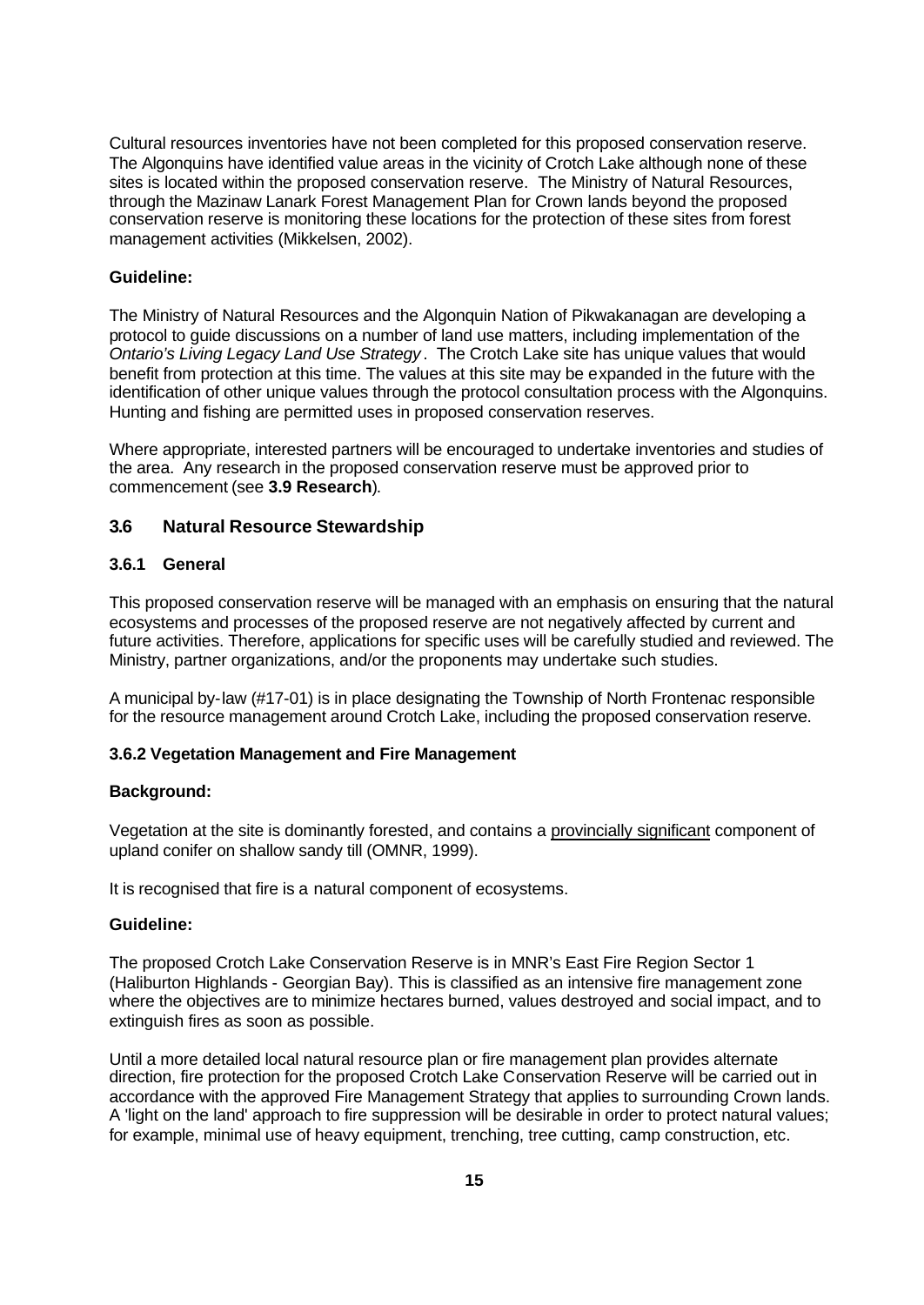If habitat regeneration becomes an issue in future, prescribed burning may be considered on a persite basis. This would entail preparing a detailed implementation plan. The need for a prescribed burn is not anticipated in the near future, as the hemlock regeneration is abundant at the site (Merchant, 2002).

Programs may be developed to control forest insects and diseases in the proposed conservation reserve where these threaten significant values in or adjacent to the site. Where insects or disease threaten significant values, in or adjacent to the site, control will be directed as narrowly as possible to the specific insect or disease. Biological control will be used wherever possible.

### **3.6.2 Fish and Wildlife Management**

### **Background:**

Fish and wildlife species are listed under in the **2.2 Life Science – Diversity** section.

Commercial and recreational activities related to wildlife are listed in **3.3 Recreational Activities**  and **3.4 Commercial Activities**.

As the proposed conservation reserve does not include the Crown lakebed, the fisheries values are not part of the proposed reserve. Yet as described under **2.3 Recreational Values**, the fisheries values of Crotch Lake affect activities of and the number of visitors to the proposed conservation reserve. The lake is particularly popular for walleye, smallmouth bass and northern pike. In order ensure the long-term sustainability of this popular fishery, a year-round slot size limit for walleye is in effect. As well, the north end of the lake is a spring fish sanctuary from March  $1<sup>st</sup>$  to the first Monday in June each year (see **2.2 Life Science - Ecological Considerations** for further detail).

The proposed reserve provides habitat for species that are nationally and provincially rare (NRVIS, NHIC, 2002).

#### **Guideline:**

The management of game and fur species in the proposed Crotch Lake Conservation Reserve will continue consistent with the Wildlife Management Unit (63A) within which it lies.

The management of fisheries values in Crotch Lake will continue consistent with the Fishing Division (29) within which it lies. In addition, the Tweed District Fisheries Management Plan, and updates to this plan, will guide the management of the fisheries resource in Crotch Lake.

Significant or rare species and their habitat will be protected through appropriate planning and management of the proposed conservation reserve, including but not limited to the monitoring of impacts on the site and review of development proposals as per **Procedural Guideline B – Test of Compatibility** (PL Procedure 3.03.05) (Appendix 1).

# **3.7 Cultural Resource Stewardship**

#### **Background:**

No cultural resource values have been identified within the proposed Crotch Lake Conservation Reserve to date.

#### **Guideline:**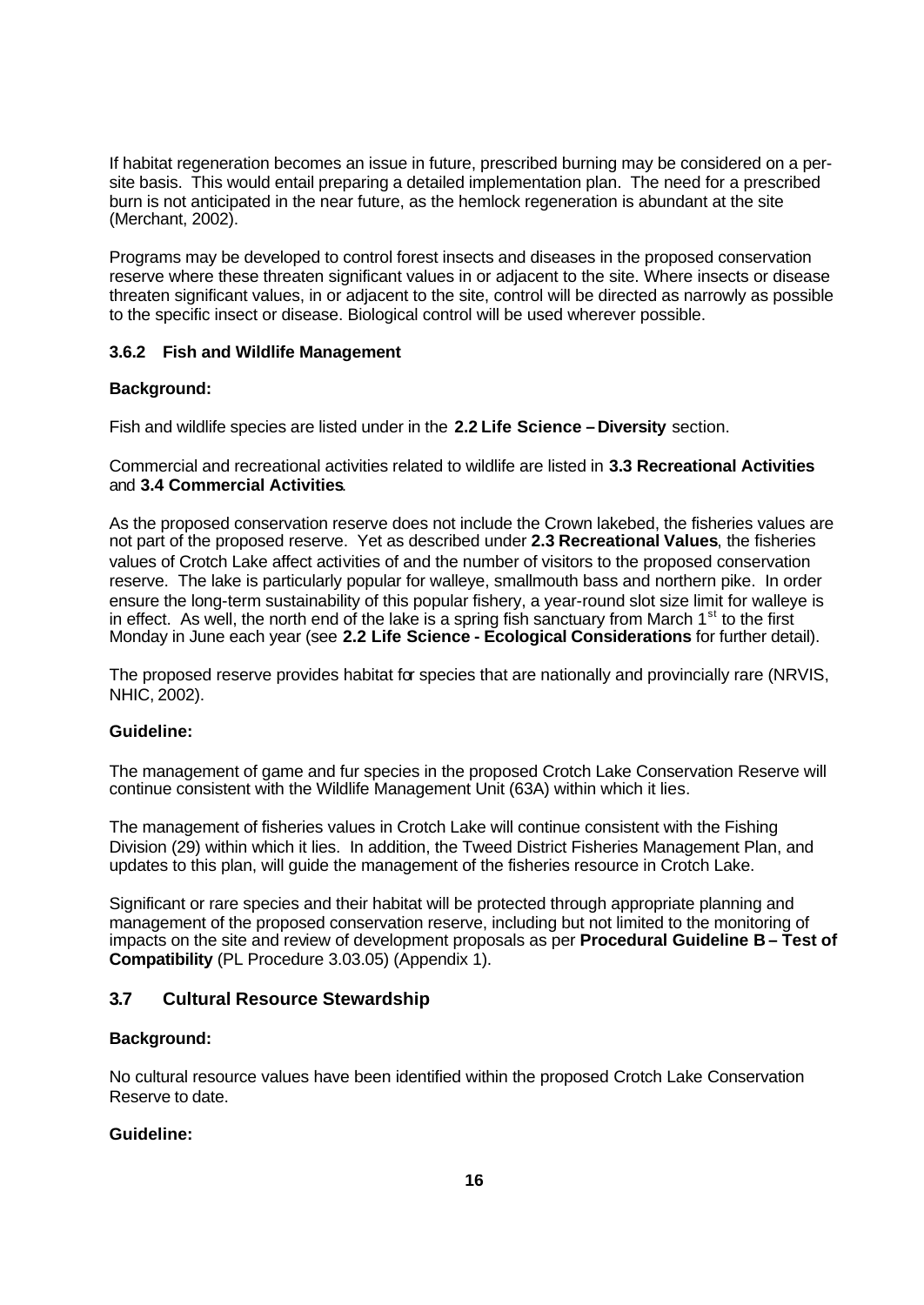Where appropriate, interested partners will be encouraged to undertake inventories and studies of the area. Any research in the proposed conservation reserve must be approved prior to commencement (see **3.9 Research**).

# **3.8 Client Services**

### **Background:**

Services presently available at the proposed Crotch Lake Conservation Reserve are provided as an agreement between the Ministry of Natural Resources and the Township of North Frontenac. This agreement is upheld by a land use permit and municipal bylaw. Services include provision of privies (at some campsites), campsite maintenance and posting of signage. There are approximately nineteen campsites within the proposed conservation reserve.

The proposed conservation reserve is accessible by water only during the summer, and by snowmobile during the winter. There are two well-developed public boat launches on the lake, one at the south end and one at the north end. The Township maintains these access points and parking lots as part of the same above-mentioned agreement.

An Ontario Living Legacy fact sheet on Crotch Lake is provided at several nearby Ministry of Natural Resources offices.

Two of the three commercial tourism lodges located on the lake, (but outside the proposed conservation reserve) have areas for private boat launches. They also offer boat rentals including canoes, kayaks, motorboats, pedal boats, and other recreational watercraft. Other services offered include: accommodation, gas, groceries, dining facilities and rental of fishing gear.

The snowmobile trails within and in the vicinity of the proposed conservation reserve are maintained by the Ompah Snowmobile Club.

#### **Guideline:**

The partnership with the Corporation of the Township of North Frontenac will continue.

Although there are no proposals to build facilities or expand services from the current level of service at this time, development which enhances resource protection or recreational value/safety may be considered (see **3.2 Development**).

At present, the focus of client services will remain on the provision of low key information and selfguided interpretation of proposed conservation reserve values.

# **3.9 Research**

#### **Background:**

Since the Ontario's Living Legacy Land Use Strategy (OMNR 1999) designation of the site a proposed conservation reserve, several surveys and checklists have been completed by the Ministry.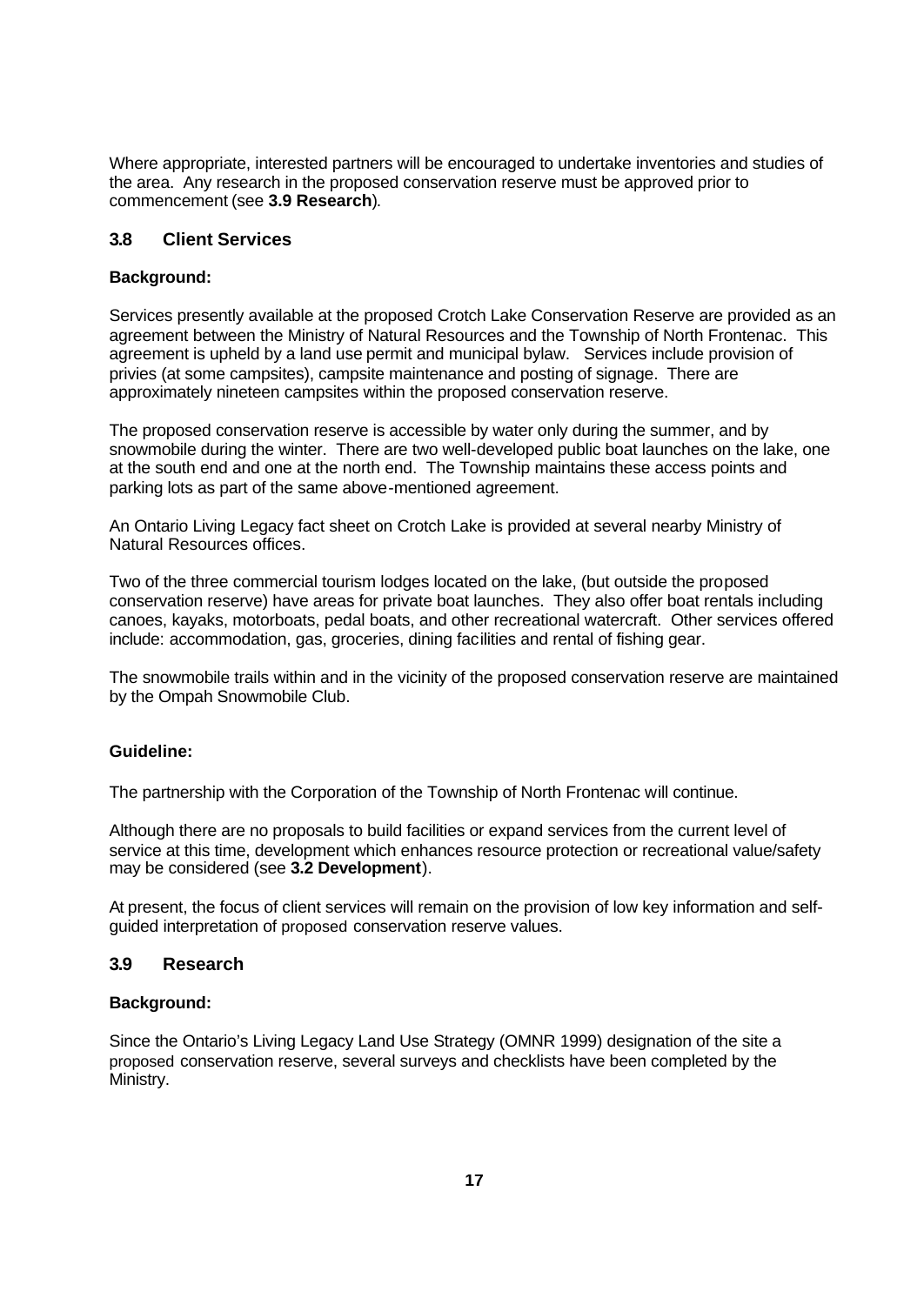A reconnaissance Earth Science Report (Duba and Frey, 2002), a reconnaissance Life Science Checksheet (Merchant, 2002) and a reconnaissance Recreation Checklist and Report (Dore and Tomasini, 2002) were completed based on 2001 field surveys.

#### **Guideline:**

Continued research should be geared to develop further knowledge of the natural values at the site and to monitor any impacts from recreational use of the site. Some of this research may be conducted through partnerships with the municipality, naturalists, anglers and researchers.

Authorized inventory of cultural/historic and archeological values may be encouraged so that these values can be appropriately protected.

All research proposals and activities must follow **Procedural Guideline C – Research Activities in Conservation Reserves** (PL. Procedure 3.03.05) (Appendix 2).

#### **3.10 Marketing**

#### **Background:**

There has been no direct marketing of the proposed Crotch Lake Conservation Reserve to date. Promotion and information about this site has been primarily through the *Ontario's Living Legacy* land use planning process, and recent MNR public consultation (2000) regarding proposed regulation and boundary refinement of this site.

Previous to its designation as a proposed conservation reserve, the Township of North Frontenac provided information about Crotch Lake to the public through public consultation, the production of a site map and locally distributed brochure, and promotion through the Township of North Frontenac website (Buck, 2002). The Township continues to provide this information as part of its management of these Crown lands.

#### **Guideline:**

Fact sheets about this proposed conservation reserve will continue to be available to inform the public about the special values of this area and the role of this proposed conservation reserve in Ontario's protected area system. The Township of North Frontenac may continue to provide information about the services they offer. If regulation of the site as a conservation reserve is approved, any future marketing of the site will identify it as an Ontario's Living Legacy Conservation Reserve.

# **4.0 Implementation**

Administrative responsibility for the proposed Crotch Lake Conservation Reserve lies with the Ministry of Natural Resources through its Mazinaw Area office in Bancroft District.

The Area Office will continue its custodial partnership of the proposed conservation reserve, with the Corporation of the Township of North Frontenac. Implementation of this Statement of Conservation Interest will primarily involve monitoring activities to ensure adherence to the management guidelines.

Implementation priorities include: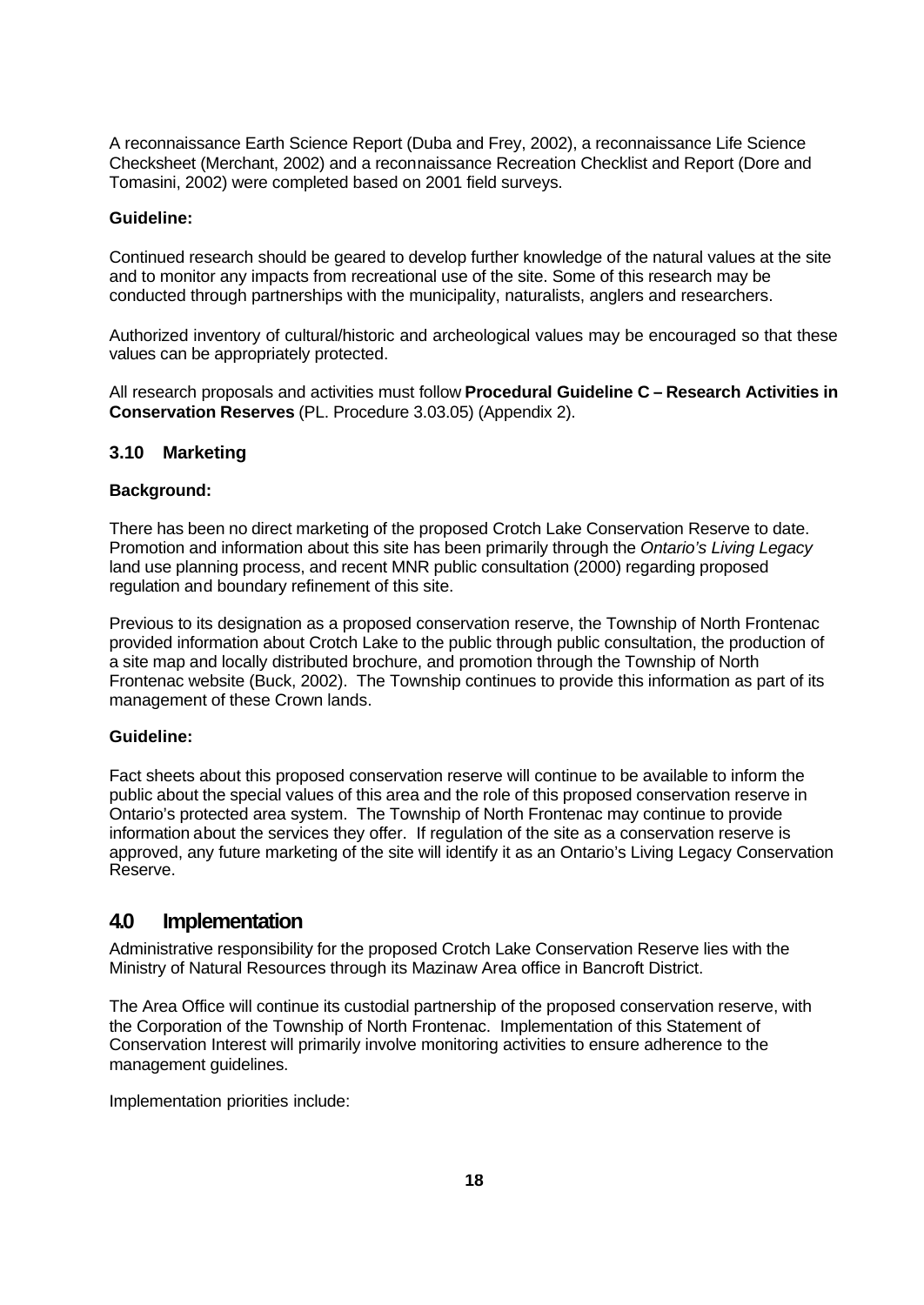- prepare to consult with Algonquin First Nation representatives and communities, as a basis of proceeding with final boundary refinement and regulation of this proposed conservation reserve;
- update this SCI upon final regulation as a conservation reserve;
- provision of client services (e.g. brochure or fact sheet) at nearby MNR Offices;
- monitor and assess management agreement with municipality and continue agreement as appropriate;
- monitor site use and impacts of use (i.e. campsites, fisheries, vegetation);
- survey for additional natural heritage values (i.e. species at risk), preferably in partnership with reserve users, the municipality, or researchers;
- encourage appropriate survey of cultural values; and
- continue recreation assessment and documentation: map snowmobile trails; assess winter usage; monitor if trail development at south end of lake affects visitation.

# **5.0 Review and Revision of the Statement of Conservation Interest**

The proposed Crotch Lake Conservation Reserve Statement of Conservation Interest will be reviewed on an ongoing basis.

If changes are required in the Statement of Conservation Interest, they will occur through a standard process of minor and major amendments. Minor amendments will be processed in a relatively informal manner and will require the approval of the Mazinaw Area Supervisor. These amendments will deal with uses and activities that do not affect any of the policies in this SCI, such as new uses and/or activities that are consistent with existing policies.

Uses and/or activities that were not anticipated in the approved SCI and which have the potential to have a negative impact on the values of this proposed conservation reserve will require a major amendment. This will include an opportunity for public comment and input, will require the approval of the Bancroft District Manager and Regional Director, Southcentral Region, MNR.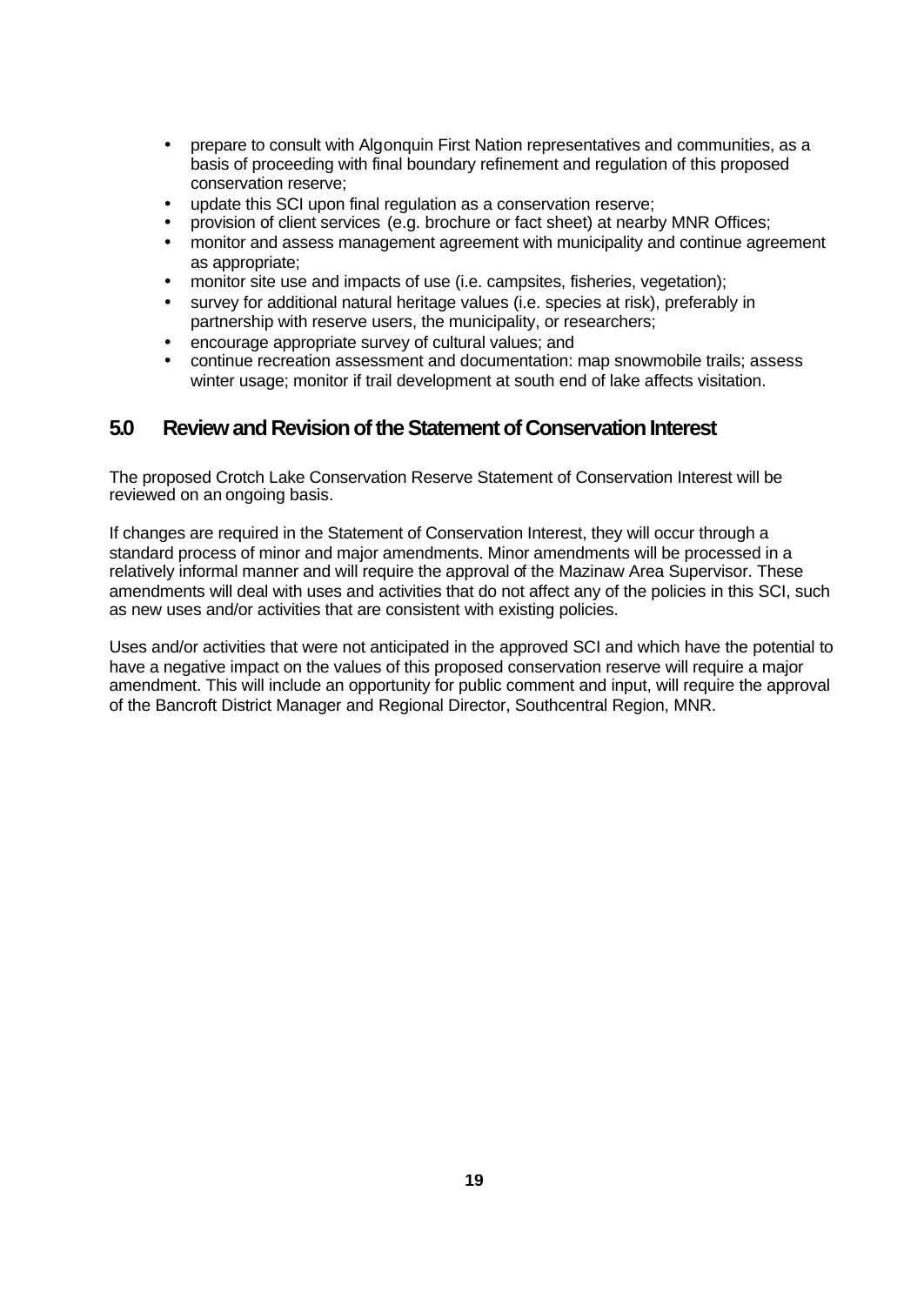# **References**

- Brunton, D. 1990. Life Science Areas of Natural and Scientific Interest in Site District 5-11. Ontario Ministry of Natural Resources, Eastern Region, Kemptville.
- Buck, E. 2002. Councillor, Township of North Palmerston. Personal Correspondence: February 28, 2002.
- Callan, K. 1996 Up the Creek A Paddler's Guide to Ontario. Boston Mills Press, North York.
- Callan, K. 2001. Gone Canoeing: Weekend Wilderness Adventures in Southern Ontario. Bostin Mills Press, North York.
- County of Lennox and Addington. 2002. County of Lennox and Addington website: http://www.lennox-addington.on.ca/tourism/ahcanoe.html. Accessed: November 19, 2002.
- Davidson R. J. 1981. A framework for the conservation of Ontario's earth science features. Ontario Ministry of Natural Resources, Toronto.
- Dore, M. and L. Tomasini. Recreation Inventory Report, Crotch Lake [Proposed] Conservation Reserve (C2). Ontario Ministry of Natural Resources, Bancroft.
- Duba, D. and E. Frey. 2002. Earth Science Report, Crotch Lake [Proposed] Conservation Reserve (C2). Ontario Ministry of Natural Resources, Bancroft.
- Hills, G. A. 1959. A ready reference to the description of the land of Ontario and its productivity. Ontario Department of Lands and Forests, Division of Research, Maple, Ontario.
- Merchant, B. 2002. Draft Life Science Checksheet, Crotch Lake [Proposed] Conservation Reserve (C2). Ontario Ministry of Natural Resources, Bancroft.

Mississippi Valley Conservation Authority. Undated. Mississippi River Canoe Route, brochure.

- Noble T. W. 1983. Biophysiographic Analysis of Site Region 5E. Central (Algonquin) Region, Ontario Ministry of Natural Resources.
- Office of the Surveyor General. 2001. Plan of C2 Crotch Lake [Proposed] Conservation Reserve, November 22nd, 2000. Ontario Ministry of Natural Resources. (Note: not a plan of survey)
- OMNR. 1983. Tweed District Land Use Guidelines. Tweed District, Algonquin Region, Ontario Ministry of Natural Resources.
- OMNR. 1987. Tweed District Fisheries Management Plan 1987-2000. Tweed District, Algonquin Region, Ontario Ministry of Natural Resources.
- OMNR. 1999. Ontario's Living Legacy, Land Use Strategy, July 1999. Ontario Ministry of Natural Resources, Peterborough.
- OMNR. 2000. Crotch Lake Conservation Reserve (C2). Fact Sheet, September 2000. Ontario Ministry of Natural Resources, Bancroft District.
- OMNR. 2002. Natural Heritage Information Center (NHIC) Database. Accessed: February, 2002.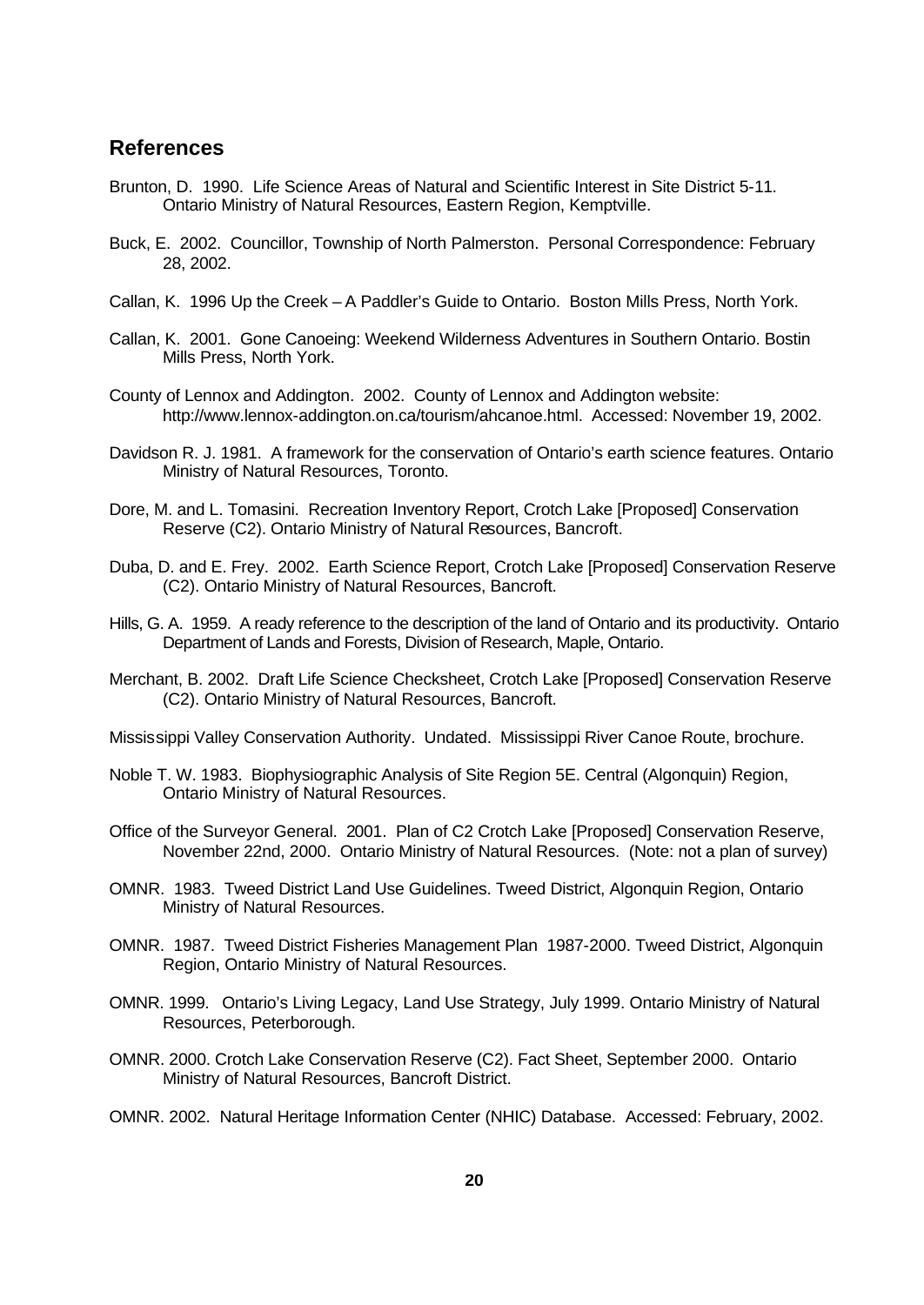OMNR. 2002. Natural Resource Values Information System (NRVIS). Accessed: February 2002.

North Frontenac Township. 2002. North Frontenac Township website: http://www.mazinaw.on.ca/northfrontenac/index.html. Accessed: June 11, 2002.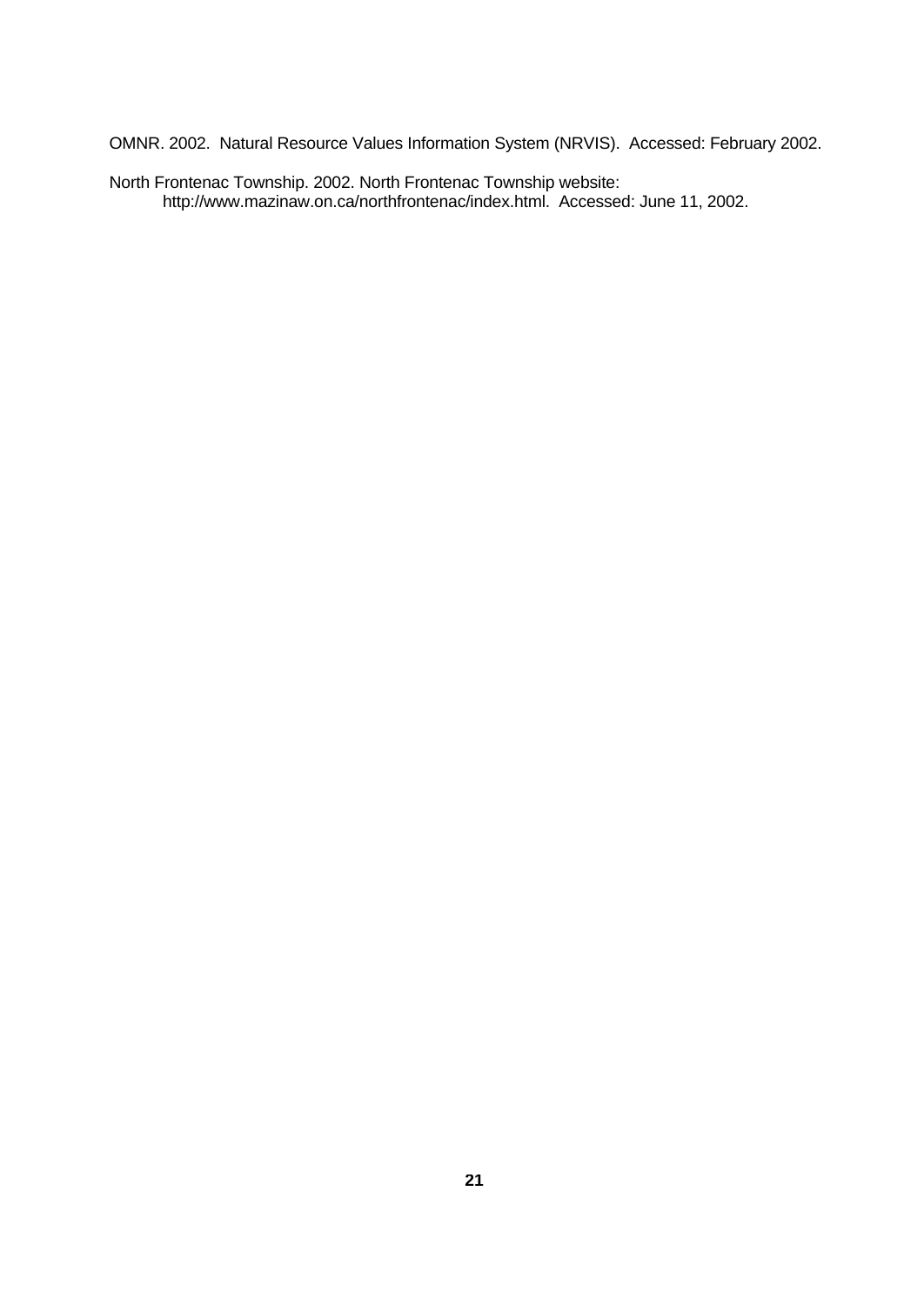# **Appendix 1:**

# **Procedural Guideline B – Land Uses – Test of Compatibility (PL Procedure 3.03.05)**

The Conservation Reserve policy provides broad direction with regard to the permitted uses. The policy provides **only an indication** of the variety of uses that will be considered acceptable in Conservation Reserves. The only caution is that **"any new uses, and commercial activities associated with them, will be considered on a case by case basis, and, they must pass a test of compatibility to be acceptable.**"

What does a 'test of compatibility' mean? An examination of this must start from the premise of why an area is set aside – specifically, its representative natural heritage values. Criteria are then identified to guide compatibility considerations. These criteria apply to the long-term acceptability of both existing uses and new uses.

- 1. **Conformity to SCI/RMP:**SCI describes values for which an area has been set aside and the range of appropriate uses that will be permitted in the area. SCI may also speak to the acceptability of other 'new' uses currently not occurring in the area. The first 'test' is: "do proposed new land uses and/or commercial activities conform to the direction of the SCI/RMP for the Conservation Reserve? Would the new use(s) depart from the spirit of appropriate indicator land uses in the SCI/RMP?"
- 2. **Impact Assessment:** If the proposed use(s) pass test 1 it is important to determine their impact on the area before they are approved. This should include the following:
	- Impact on **natural heritage values:** "will the new use(s) impact any natural values in the area? If so how and to what degree? Is it tolerable?"
	- Impact on **cultural values:** "will the new use(s) impact an historical or archaeological values in the area?"
	- Impact on **research activities:** "will the new use(s) affect research activities in the area?"
	- Impact on **current uses:** "will the new use(s) have any negative impact on the array of current uses?"
	- Impact on **area administration:** "will the new use(s) increase administrative costs and/or complexity?" (For example, the cost of area monitoring, security and enforcement).
	- Impact on **accommodating the use outside** the Conservation Reserve: "Could the use(s) be accommodated as well or better outside the Conservation Reserve?"
	- Impact on **socio-economics of the area:** "will the new use(s) affect the community (ies) surrounding the area in a positive or negative way?" (For example, will the new use make an area less remote thereby affecting a local tourism industry that is dependent on the area's remoteness for its appeal?"
	- Impact on **area accessibility:** "does the new use(s) give someone exclusive rights to the area or a portion of the area to the exclusion of other existing uses?"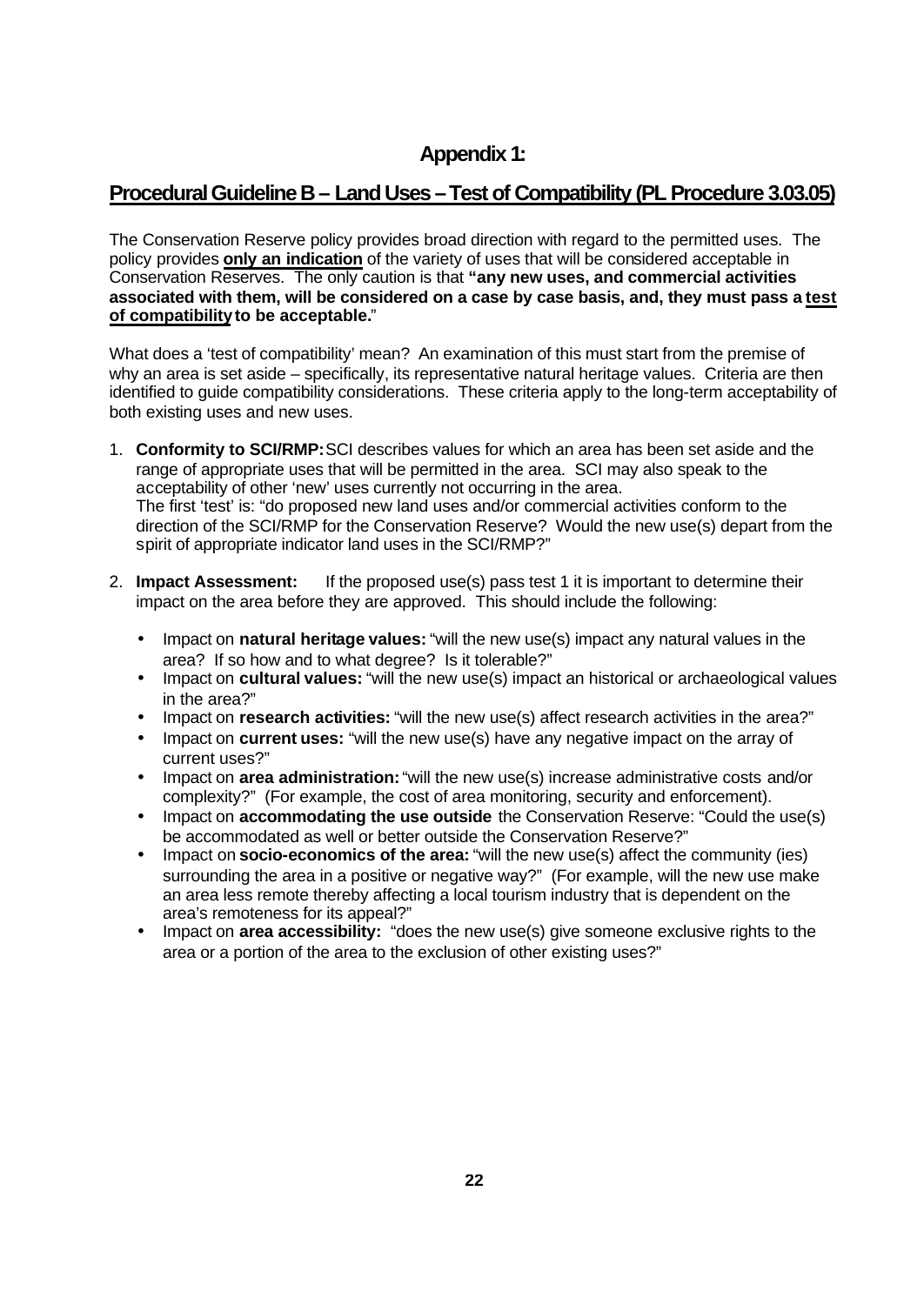# **Indicator Uses for Conservation Reserves**

|                                                                                             | <b>GENERIC OLL</b><br><b>POLICY</b>                   |                         | <b>SPECIFIC</b><br><b>APPLICATION</b>                                             |                         |
|---------------------------------------------------------------------------------------------|-------------------------------------------------------|-------------------------|-----------------------------------------------------------------------------------|-------------------------|
| <b>ACTIVITY</b>                                                                             | Permitted? (Y =<br>Yes, $N = No$ , M<br>$=$ Maybe $)$ |                         | <b>In Proposed</b><br><b>Crotch Lake</b><br><b>Conservation</b><br><b>Reserve</b> |                         |
|                                                                                             | <b>Existing</b>                                       | <b>New</b>              | <b>Existing</b>                                                                   | <b>New</b>              |
| <b>INDUSTRIAL ACTIVITIES</b>                                                                |                                                       |                         |                                                                                   |                         |
| Commercial timber harvest                                                                   | $\overline{\mathsf{N}}$                               | $\overline{\mathsf{N}}$ | $\overline{\mathsf{N}}$                                                           | $\overline{\mathsf{N}}$ |
| Cutting of trees by leaseholders and property<br>owners for fuelwood and small-scale uses   | M                                                     | M                       | M                                                                                 | M                       |
| Timber salvage/sunken log retrieval                                                         | M                                                     | M                       | M                                                                                 | M                       |
| Mineral exploration                                                                         | $\overline{\mathsf{N}}$                               | $\overline{\mathsf{N}}$ | N                                                                                 | $\mathsf{N}$            |
| Mining                                                                                      | $\mathsf{N}$                                          | $\mathsf{N}$            | $\overline{N}$                                                                    | $\overline{N}$          |
| Extraction of peat, soil, aggregate, other<br>materials                                     | N                                                     | N                       | N                                                                                 | N                       |
| Forest renewal                                                                              | $M^1$                                                 | $M^1$                   | M <sup>1</sup>                                                                    | M <sup>1</sup>          |
| Hydro power generation                                                                      | $\overline{\mathsf{N}}$                               | $\overline{\mathsf{N}}$ | $\overline{N}$                                                                    | $\mathsf{N}$            |
| <b>Communications corridors</b>                                                             | $\overline{\mathsf{Y}}$                               | $N^2$                   | Y                                                                                 | $N^2$                   |
| Energy transmission corridors                                                               | $\overline{\mathsf{Y}}$                               | $N^2$                   | Y                                                                                 | $N^2$                   |
| <b>Transportation corridors</b>                                                             | Ÿ                                                     | $N^2$                   | Y                                                                                 | $N^2$                   |
| Resource access roads                                                                       | $M^2$                                                 | $M^2$                   | M <sup>2</sup>                                                                    | $M^2$                   |
| Private access roads                                                                        | Ÿ                                                     | N <sup>3</sup>          | Y                                                                                 | $N^3$                   |
| <b>RECREATION ACTIVITIES</b>                                                                |                                                       |                         |                                                                                   |                         |
| Sport fishing                                                                               | $\overline{\mathsf{Y}}$                               | $\overline{Y}$          | Y                                                                                 | Y                       |
| Sport hunting                                                                               | Ÿ                                                     | Ÿ                       | Y                                                                                 | Y                       |
| Facility development                                                                        | M                                                     | M                       | M                                                                                 | M                       |
| Non-trail snowmobiling                                                                      | M <sup>4</sup>                                        | M <sup>4</sup>          | M <sup>4</sup>                                                                    | $M^4$                   |
| Non-trail ATV use                                                                           | M <sup>4</sup>                                        | M <sup>4</sup>          | M <sup>4</sup>                                                                    | $M^4$                   |
| Trails: - hiking<br>- snowmobiling<br>- cycling<br>- horse riding<br>- cross-country skiing | Y                                                     | M                       | Y                                                                                 | M                       |

<sup>&</sup>lt;sup>1</sup>If a new conservation reserve has been recently cut, companies have an obligation to proceed with renewal. It can be conducted where it will be of net benefit to the protected area and to, the greatest extent possible, it should be designed to replicate natural conditions.

 $2^2$ The intent is to actively discourage these uses, but it is recognized that in some circumstances these will be no alternative; this will be determined through planning.

<sup>&</sup>lt;sup>3</sup>New private access roads, including additions to existing roads, will not be permitted except where there are previous commitments that were made prior to March 29, 1999. Such commitments will be subject to the completion of a public planning process.

<sup>&</sup>lt;sup>4</sup>Use may be permitted for the direct retrieval of game only.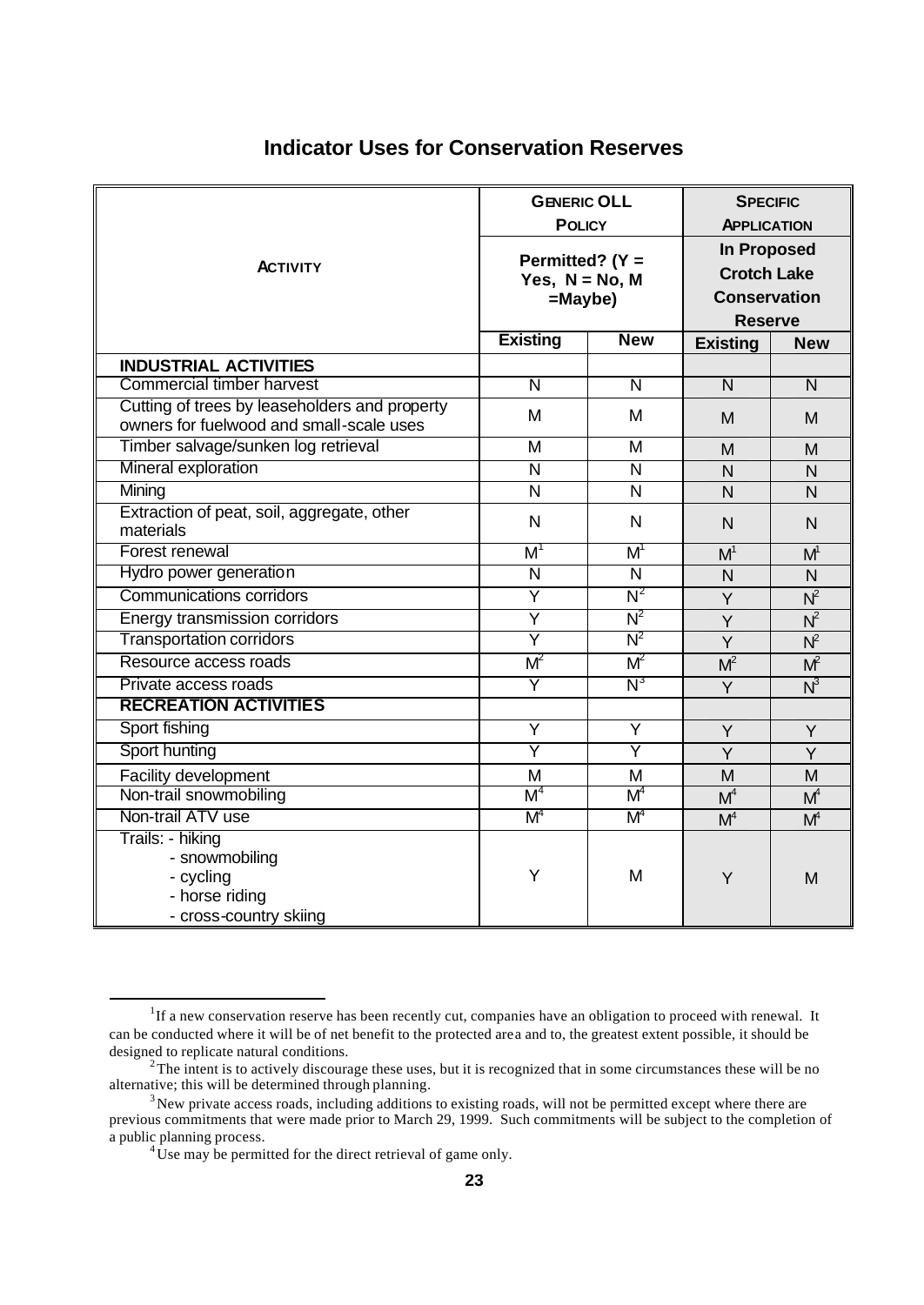|                                             | <b>GENERIC OLL</b><br><b>POLICY</b>                |                         | <b>SPECIFIC</b><br><b>APPLICATION</b>                                             |                |
|---------------------------------------------|----------------------------------------------------|-------------------------|-----------------------------------------------------------------------------------|----------------|
| <b>ACTIVITY</b>                             | Permitted? (Y =<br>Yes, $N = No$ , M<br>$=$ Maybe) |                         | <b>In Proposed</b><br><b>Crotch Lake</b><br><b>Conservation</b><br><b>Reserve</b> |                |
|                                             | <b>Existing</b>                                    | <b>New</b>              | <b>Existing</b>                                                                   | <b>New</b>     |
| Motorized boating                           | Y                                                  | Y                       | Y                                                                                 | Y              |
| Private recreation camps                    | $\sqrt{25}$                                        | N                       | $Y^5$                                                                             | N <sub>1</sub> |
| <b>COMMERCIAL ACTIVITIES</b>                |                                                    |                         |                                                                                   |                |
| Fishing                                     | $\overline{Y^6}$                                   | M                       | $Y^6$                                                                             | M              |
| <b>Bait-fish harvesting</b>                 | $\lambda_{\rm e}$                                  | M                       | $Y^6$                                                                             | M              |
| Commercial fur trapping                     | $\lambda_{\rm e}$                                  | M                       | $\overline{Y^6}$                                                                  | M              |
| <b>Trapping cabin</b>                       | $\overline{Y}$                                     | N                       | Y                                                                                 | N              |
| Out-post camps/tourism facilities           | $M^7$                                              | $M^7$                   | $M^7$                                                                             | M              |
| Commercial bear hunting (tourist operators) | Y                                                  | N                       | Y                                                                                 | N              |
| Wild rice harvesting                        | $\lambda_{\rm e}$                                  | M                       | $\overline{Y^6}$                                                                  | M              |
| <b>Food harvesting</b>                      | $\overline{\mathsf{M}}$                            | $\overline{\mathsf{M}}$ | M                                                                                 | M              |
| <b>RESOURCE MANAGEMENT ACTIVITIES</b>       |                                                    |                         |                                                                                   |                |
| Resource inventorying                       | Y                                                  | Y                       | Y                                                                                 | Y              |
| Resource monitoring                         | $\overline{\mathsf{Y}}$                            | Y                       | Y                                                                                 | Y              |
| Fire protection                             | $\overline{\mathsf{Y}}$                            | $\overline{\mathsf{Y}}$ | Y                                                                                 | Y              |
| Insect and disease                          | $\overline{\mathsf{M}}$                            | $\overline{\mathsf{M}}$ | M                                                                                 | M              |
| Featured species management                 | M                                                  | M                       | M                                                                                 | M              |
| <b>OTHER ACTIVITIES</b>                     |                                                    |                         |                                                                                   |                |
| Research                                    | Ÿ                                                  | Ÿ                       | Y                                                                                 | Y              |
| Collecting                                  | $\textsf{M}^{\textsf{8}}$                          | $M^8$                   | $M^8$                                                                             | $M^8$          |
| Food gathering                              | $\overline{\mathsf{Y}}$                            | Y                       | Y                                                                                 | Y              |
| Land disposition                            | $\mathsf{Y}^9$                                     | $M^9$                   | $\overline{Y^9}$                                                                  | $M^{\rho}$     |
| Habitat management for wildlife             | $M^{10}$                                           | $M^{\sigma}$            | M                                                                                 | M              |

l

 $<sup>5</sup>$  Existing private recreation camps are eligible for enhanced tenure but not for the purchase of lands. A decision</sup> to grant enhanced tenure, or to transfer recreational camps will be addressed though a screening process.

<sup>&</sup>lt;sup>6</sup> Existing use permitted to continue, unless there are significant demonstrated conflicts. New operations can be considered, subject to the 'test of compatibility.'

<sup>&</sup>lt;sup>7</sup> Existing authorized tourism facilities can c ontinue unless there are demonstrated conflicts. The operators of tourism facilities can apply to upgrade tenure from LUP to lease. New tourism facilities can be considered during planning for a conservation reserve.

 $\delta$ Must be part of an authorized research project.

 $9<sup>9</sup>$  Sale of lands is not permitted with the exception of some minor types of dispositions where it does not detrimentally affect the values an area is intended to protect. Renewals of existing leases or land use permits are permitted. Requests for transfer of tenure will be considered in the context of the SCI. New leases or land use permits will be allowed for approved activities.

<sup>&</sup>lt;sup>10</sup>A specific policy was not identified in the *OLL Land Use Strategy*, although specific management prescriptions will be identified in the context of an SCI.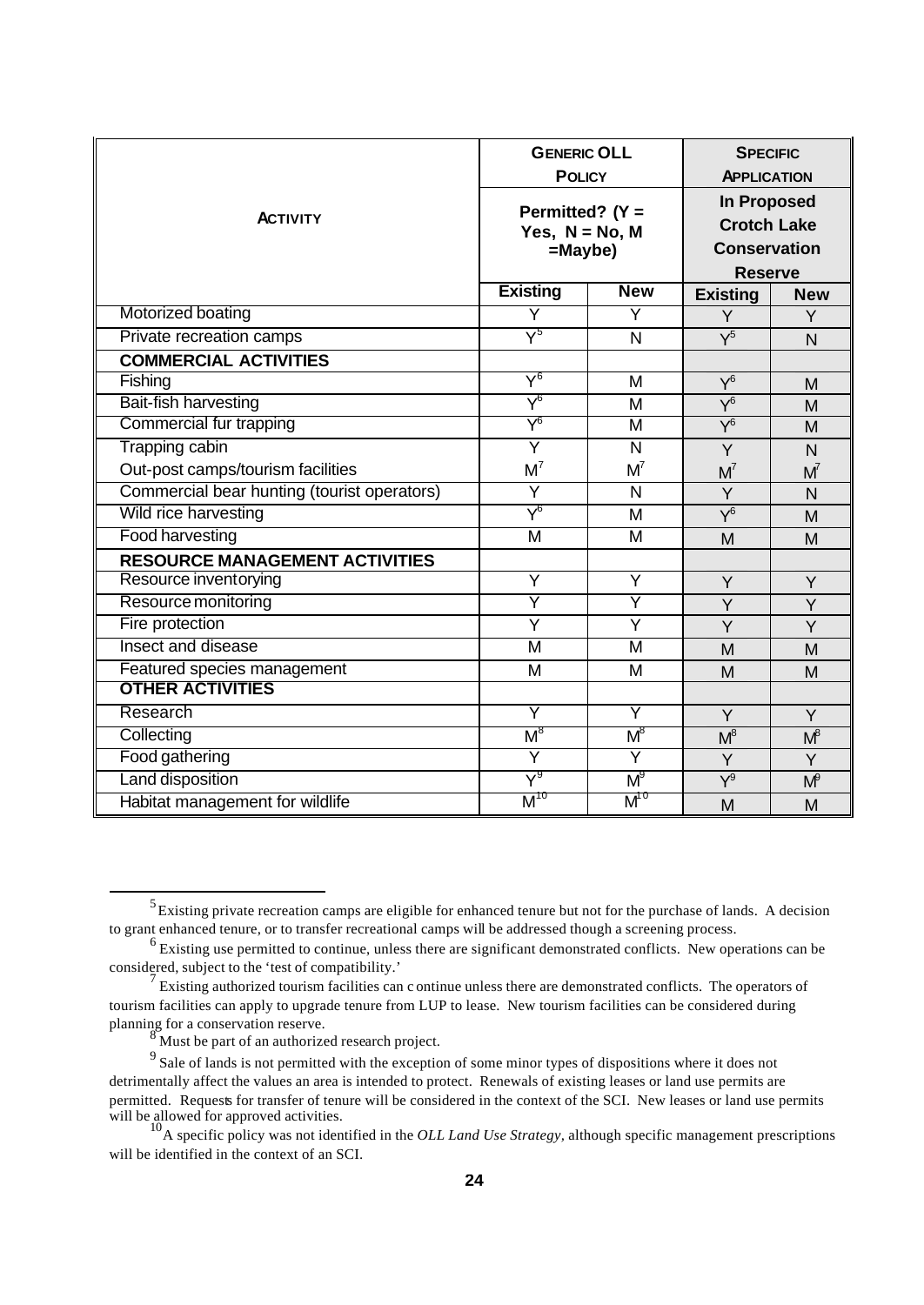# **Appendix B: Procedural Guideline C – Research Activities in Conservation Reserves**

### **Purpose**

To encourage contributions to the goal of conservation reserves by:

- providing direction for research activities associated with conservation reserves; and
- establishing a process for the review and approval of proposals by researchers, which could have an impact on the values protected by the conservation reserve.

### **Definition**

Research means any investigation or study of the natural, cultural, social, economic, management or other features or characteristics of conservation reserves.

### **Guidelines**

Research will be encouraged to provide a better understanding of the natural values protected by a conservation reserve and to advance their protection, planning and management. The Statement of Conservation Interest will define, for each conservation reserve, the key research issues, set out the parameters within which research may occur and identify research needs.

### **Applications and Approvals**

Researchers must apply in writing to the Area Supervisor for permission to conduct research. The request letter must contain a statement explaining why the proposed research should be undertaken in the particular conservation reserve in preference to another location.

Proposals will be reviewed and approved by the Area Supervisor, guided by the Statement of Conservation Interest prepared for each reserve (see Guideline A – Resource Management Planning) and using Guideline B – Land Uses – Test of Compatibility. Permission must be granted in writing, including any conditions to be met in conducting the research, prior to the undertaking of any research project .

#### **Terms and Conditions**

Permission to conduct research under this policy will be valid for a period of 12 consecutive months from date of issue. Permission to continue a research project for additional periods of 12 months or less may be granted upon submission of a written request and progress report. The Ministry may require the posting of collateral to assure that the terms and conditions of granting permission are met.

The Area Supervisor may suspend or revoke permission at any time for failure on the part of the researcher to meet:

- 1. The intent or conditions of this policy.
- 2. The requirements under the Public Lands Act, including all amendments, where applicable.
- 3. The requirements under any other Act or Regulations of Ontario or Canada, including those governing the taking, handling, storing, confining, trapping, excavating and marketing any specimen, artifact, information or action (for example, scientific collector's permit).